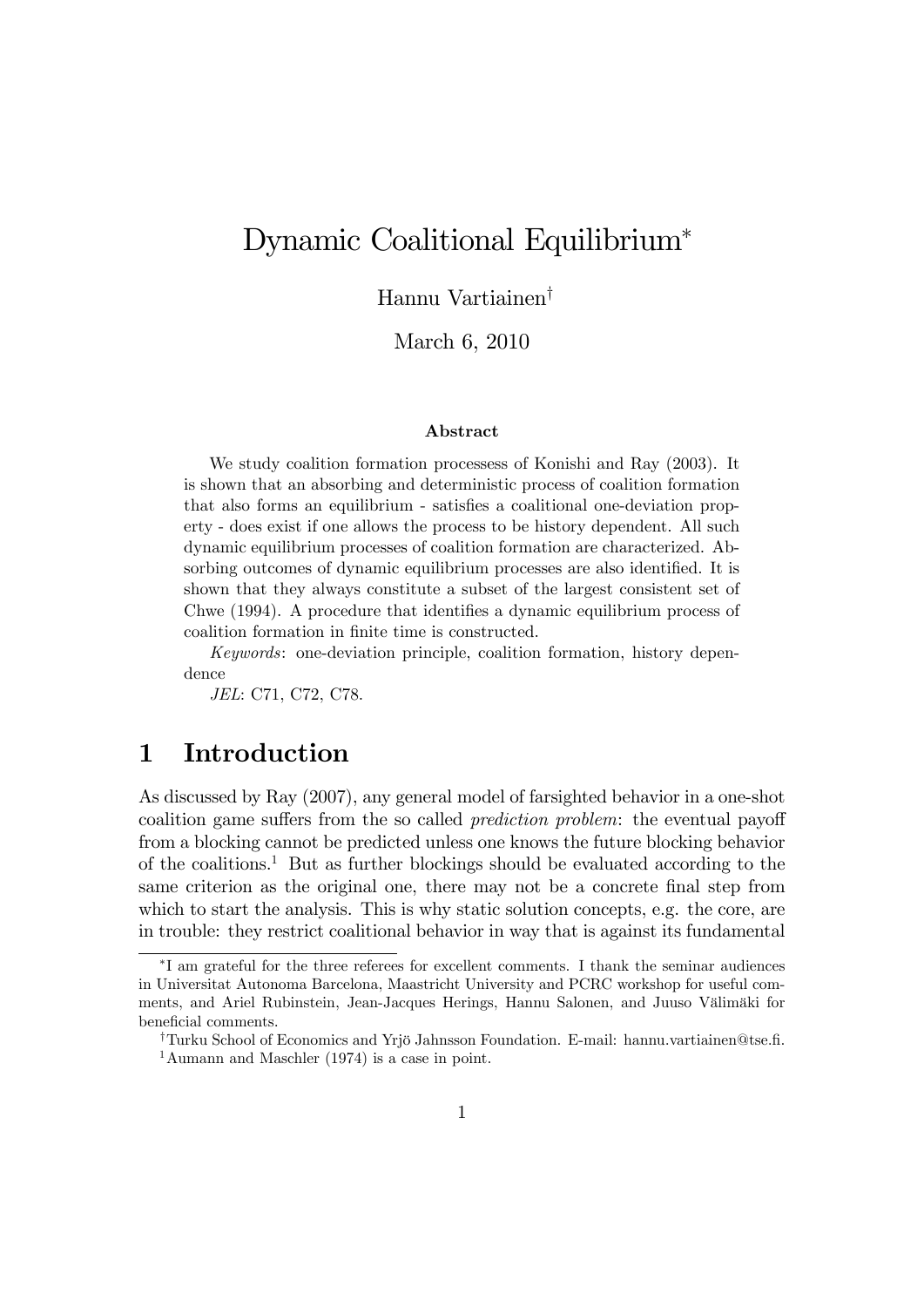dynamic nature. Much of the modern literature of one-shot coalition formation, originated by Rosenthal (1972) and further developed e.g. by Greenberg (1990), Chwe (1994) and Xue (1998), capture aspects of this dynamic coalition formation process. A recurrent problem with these models is, however, that they either suffer from existence problems or tend to be too permissive by accepting outcomes that are intuitively not plausible (see Barberà and Gerber, 2007, for a formal argument on this).<sup>2</sup>

Konishi and Ray  $(2003)$  (henceforth KR) develop a modification of the standard, one-shot coalition formation framework that solves the prediction problem in an elegant way. In their model, payoffs of the agents do not materialize just once but they accumulate over time depending on the state of play at different points of time. States are affected by coalitional moves and future payoffs are discounted. A key benefit of this approach is that it allows consistent and explicit modeling of the dynamics of farsighted coalitional behavior: current coalitional move is justified by the prediction of the coalitional behavior that the move induces. KR establish a natural coalitional solution - *equilibrium process of coalition formation* - that captures these considerations. The solution can be (roughly) interpreted as a coalition version of the one-deviation principle. Since the process of coalition formation defines, for any infinite stream of states, an intertemporal (discounted) payoff, the model avoids the prediction problem. Importantly, KR show that a (possibly) randomized equilibrium process of coalition formation always exists, and that any absorbing equilibrium process only implements outcomes in the largest consistent set of Chwe (1994). However, KR also demonstrate that randomization or cycling may be needed for the existence of a Markovian equilibrium process of coalition formation where the coalitional move is conditioned only one the current state.

In an inÖnite horizon model, cyclic or random equilibrium processes of coalition formation have a clear meaning. However, in the classic one-shot framework they are more difficult to interpret. On the one hand, in a one-shot game, optimality of a coalitional move cannot dependent on the hypothesis that payoffs following the move are random - a property that may be needed for a process to be optimal in an infinite horizon model. On the other hand, if blockings are interpreted as coalitional negotiation prior to a binding agreement, as is often the case in the context of one-shot coalitional games, it is not clear which outcome could the coalitions "agree upon" if there is no state in which the play stays permanently.

But both of the above concerns are warranted only if there does not exist an equilibrium process of coalition formation that is detereministic and absorbing.

<sup>2</sup>Other recent models of farsighted coalition formation include Ray and Vohra (1997), Mariotti  $(1997)$ , Barberà and Gerber  $(2003)$ , Bloch and Gomez  $(2006)$ , Diamantoudi and Xue  $(2006)$ , Conley and Konishi (2002), Page and Wooders (2006), Page et al. (2005). Relatedly, Chatterjee et al. (1993), Bloch (1996), Ray and Vohra (1999), and Gomes and Jehiel (2005) model coalition formation non-cooperatively via a protocol.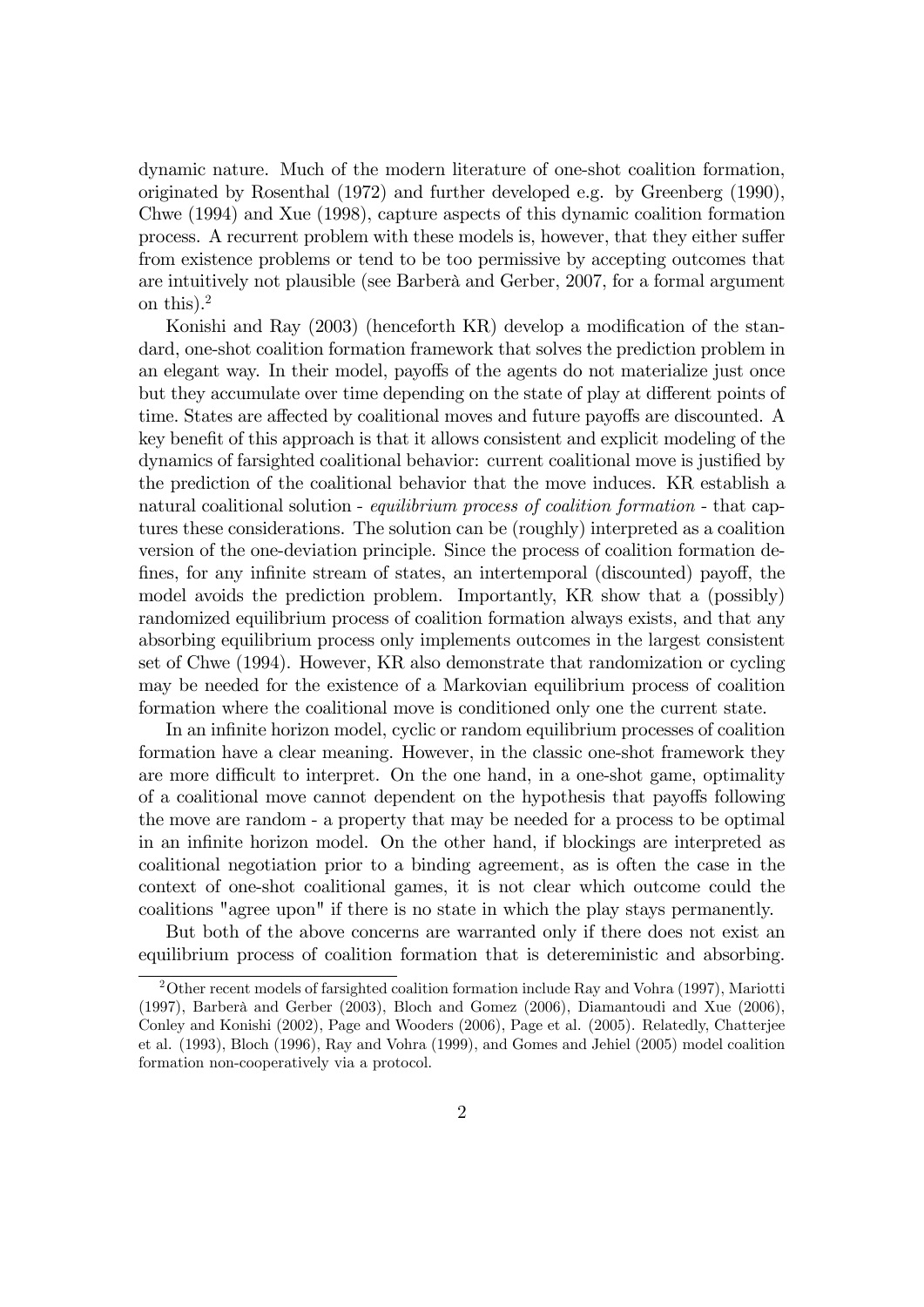Such equilibria do not contain randomization and, more importantly, converge to an outcome of which the coalitions can be interpreted to agree upon. The aim of this paper is to show that a version of detereministic and absorbing equilibrium process of coalition formation does exist if one drops the assumption that the processes are Markovian, i.e., allows coalition formation processes to be history dependent. 3

Formally, we apply a modified version of the solution concept of KR to the classic one-shot framework where coalitional negotiations take place prior to the binding agreement. We look at deterministic and finitely terminating processes of coalition formation that implement an outcome in Önite time. They can, in the framework of KR, interpreted as deterministic and absorbing processes of coalition formation: processes that do not contain randomization and nor cycles in the long run. However, we relax the Markovian restriction imposed by KR. To highlight the possibility that coalition formation process may now depend on the history, we dub the solution as *dynamic* equilibrium process of coalition formation. The solution coincides with the standard one-deviation principle when restricted to games where each coalition consists of a single player.

It is important to note that our focus on deterministic and absorbing coalition formation processes is not a restriction on players' rationality but rather on the solution concept: it is more diffcult to find a solution with the desired properties than it is without them. In fact, our model can be interpreted as an undiscounted version of the KR framework, reflecting "full farsightedness" of the players (see below).

Our main result is that, due to flexibility coming with history dependency, a dynamic equilibrium process of coalition formation always exists. We show this by first characterizing the basic structure of all dynamic equilibrium processes of coalition formation. Like Xue (1998), the characterization is provided directly in terms of possible play paths. By varying possible histories, any dynamic equilibrium process of coalition formation induces a collection of play paths called a consistent path structure. This characterization is complete in a sense that each consistent path structure also gives rise to a dynamic equilibrium process of coalition formation that induces this collection of paths. Hence consistent path structures define a subset of outcomes that are implementable in equilibrium. Indeed, we characerize explicitly the largest set of outcomes that are implementable in any equilibrum. The existence of a consistent path structure is obtained by applying techniques from the social choice theory.<sup>4 5</sup>

 ${}^{3}$ KR finds the issue of history dependent coalition formation processes interesting and difficult but do not analyze it in detail.

<sup>&</sup>lt;sup>4</sup>In particular those introduced by Fishburn (1977) and Dutta (1988).

<sup>5</sup>Equilibrium binding agreement -solution of Ray and Vohra (1997) coincides with dynamic equilibrium process of coalition formation when restricted to the class of games where coalitions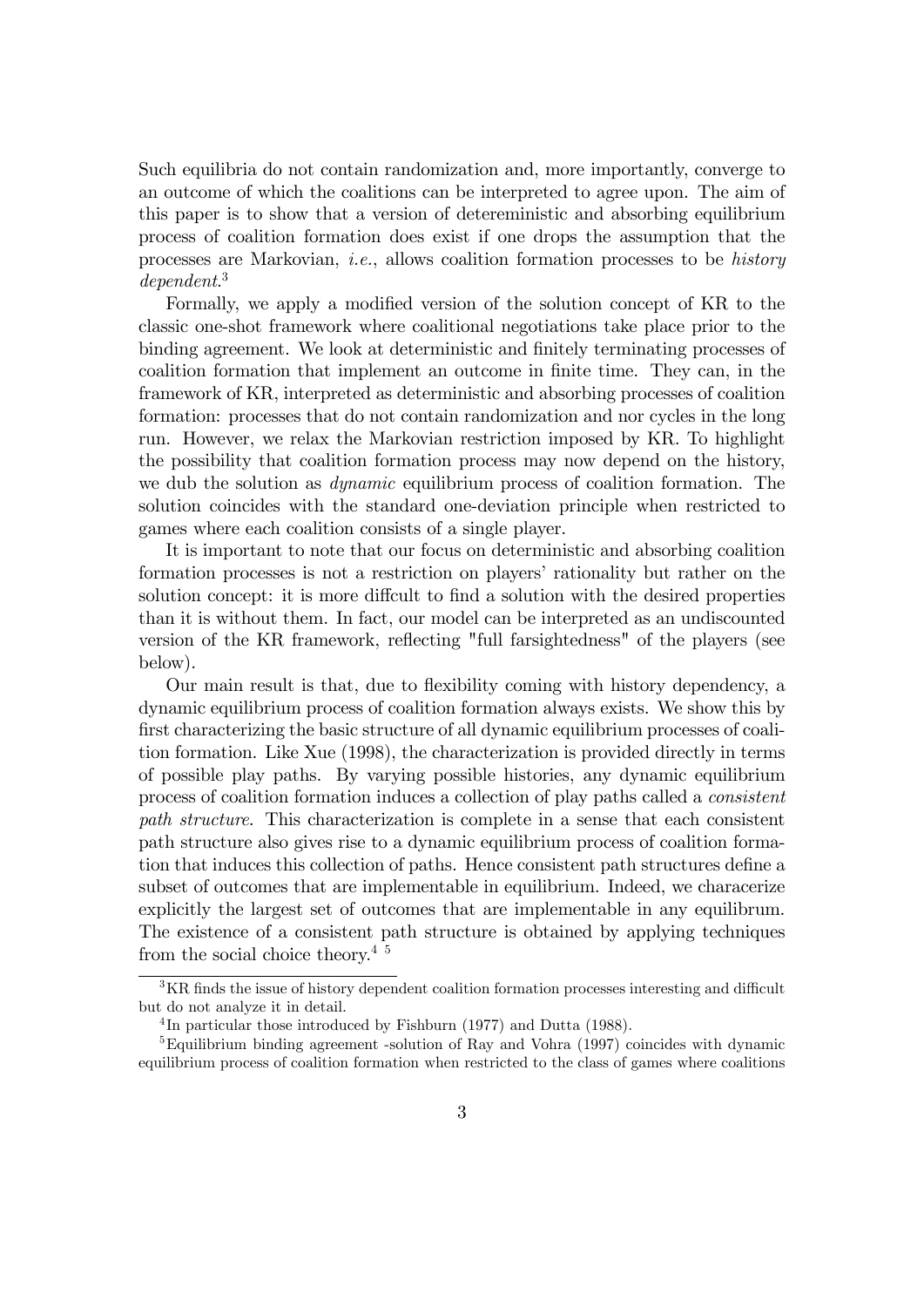To see how the history dependency works, let us consider the "roommate problem" in KR (Example 10). There are three players  $\{1, 2, 3\}$ , three choices  $\{x, y, z\}$ , and payoffs are

|          | T        | Ί   |          |
|----------|----------|-----|----------|
| Player 1 |          |     | $\alpha$ |
| Player 2 | $\alpha$ |     |          |
| Player 3 |          | 71. |          |

where  $a \in (0, 1)$ . Possible coalitional moves are depicted in the commuting diagram in Figure 1.a, where  $x \rightarrow_{2,3} y$  means that coalition  $\{2,3\}$  may change status quo outcome  $x$  to  $y$ , etc..



The game proceeds as follows. At each point of time  $t = 0, 1, \dots$ , there is a status quo outcome. This status quo can be replaced with a new outcome by the eligible coalition, as depicted in Figure 1.a. (e.g.,  $x \rightarrow_{2,3} y$  means x can be replaced with y by coalition  $\{2,3\}$ . The new outcome becomes the status quo in  $t + 1$ . If the status quo outcome is not replaced with any other outcome, then it is implemented.

KR demonstrate that this game lacks an absorbing and deterministic equilibrium process of coalition formation, *i.e.*, a plan that specifies, at each node, whether the current status quo is implemented or not, and that is, at each node, optimal from viewpoint of the eligible coalition, given how the process behaves

can integrate but not disintegrate.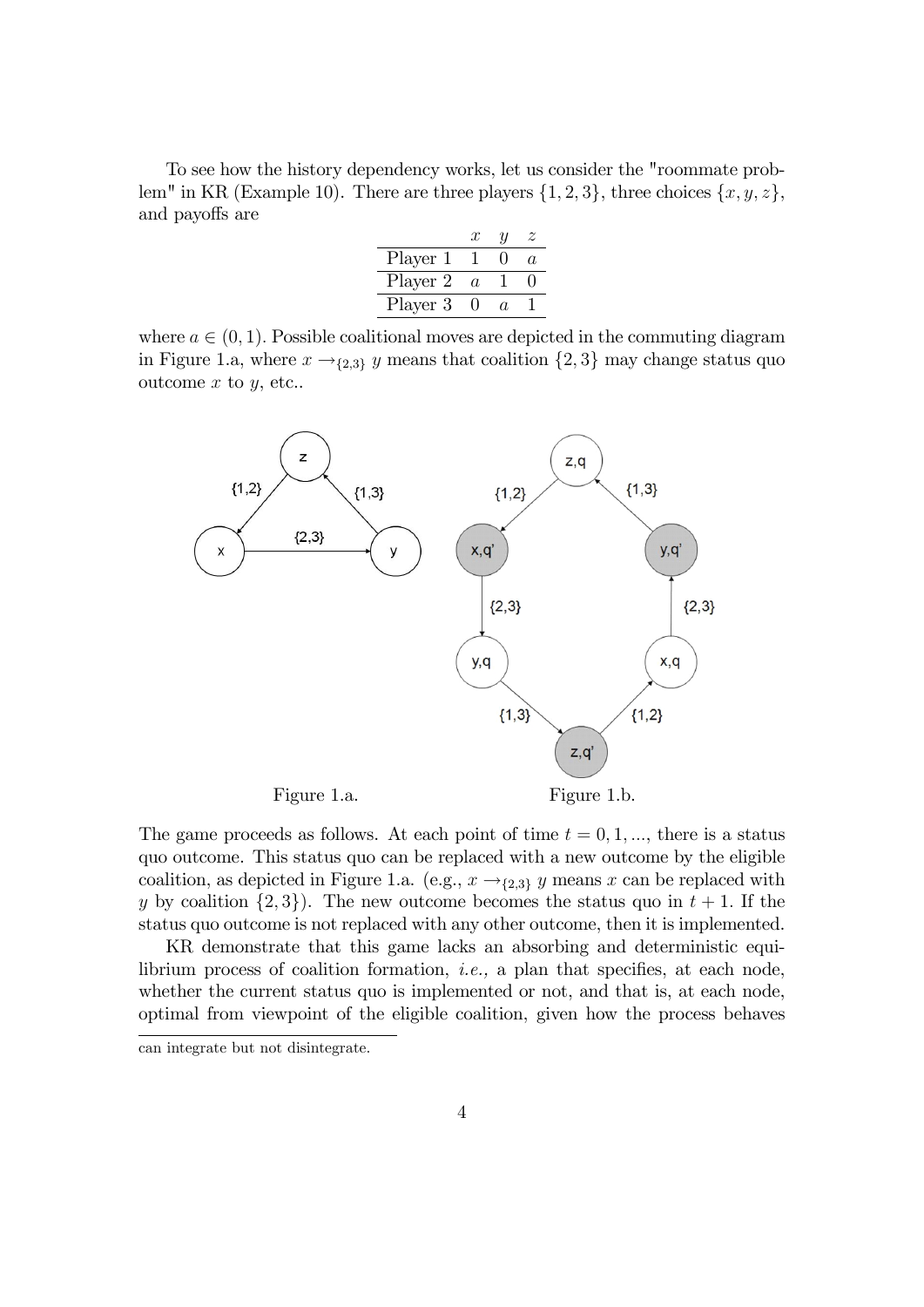in the future (KR show, however, that the game does posses a randomized equilibrium process of coalition formation or, depending the value of paramter  $a$ , a cyclic equilibrium process of coalition formation). We argue that the game has an absorbing deterministic equilibrium process of coalition formation if one lets the process have memory. Let history affect the coalitional process via two *phases*  $\{q, q'\}$ , as follows. Divide the set of outcome-phase configuarions  $\{x, y, z\} \times \{q, q'\}$ into two groups: terminal configuarions  $\{(x, q), (y, q), (z, q)\}\$  and transitory ones  $\{(x, q'), (y, q'), (z, q')\}.$  Let phase transitions from one configuration to another be determined as depicted in Figure 1.b: if the process moves away from a terminal configuration, then the phase changes from  $q$  to  $q'$ , and if the process moves away from a transitory configuration, then the state changes from  $q'$  to q. Finally, let the phase dependent process of coalition formation implement the outcome on the table if the current configuration is terminal, and let the process move to the next configuration by changing the outcome on the table if the current configuration is transitory.

The constructed history dependent process of coalition formation is efficient in the sense that no coalition benefits from a one-time deviation to the process. In a terminal configuration, say  $(x, q)$ , a devition leads to implementation of y via a transitory configuration  $(y, q')$ . This change is not profitable from the viewpoint of the deviating coalition  $\{2,3\}$ . In a transitory configuration, say  $(y, q')$ , a deviation would lead to implementation of y (and not continuing to  $(z, q)$ ), instead of z. Again, this change is not profitable from the viewpoint of the deviating coalition  $\{1, 2\}.$ 

The underlying rationale for the existence of a history dependent equilibrium process of coalition formation can be seen from Figures 1.a,b. The commuting diagram in case (a) reflects a deterministic one-state Markov process, resulting in a cycle with even number of nodes. The second type (b) commuting diagram can in turn be interpreted as a two-state Markov process. A particular feature of a cycle with even number of nodes is that they are impossible to bipartition divide into two disjoint sets such that every edge connects a node in the first set to one in the other. Bipartitioning is, however, possible when there are two phases. They double the number of outcome-phase nodes as in Fig. 1.b. And it is such bipartitioning on which one can build a (dynamic) equilibrium process of coalition formation: implement outcomes in the first set of nodes and transit from the other set to the first one.<br> $^{\rm 6}$   $^{\rm 7}$ 

In this example, any outcome could be implemented within the constructed coalition formation process depending on the initial outcome on the table. More

 ${}^{6}$ Barberà and Gerber (2007) argue that there is no natural, well defined, internally consistent solution. Their argument assumes history independent coalitional strategies.

 $7$ That history dependence enlarges significantly possible bargaining outcomes is, of course, well known (see e.g. Chatterjee et al., 1993).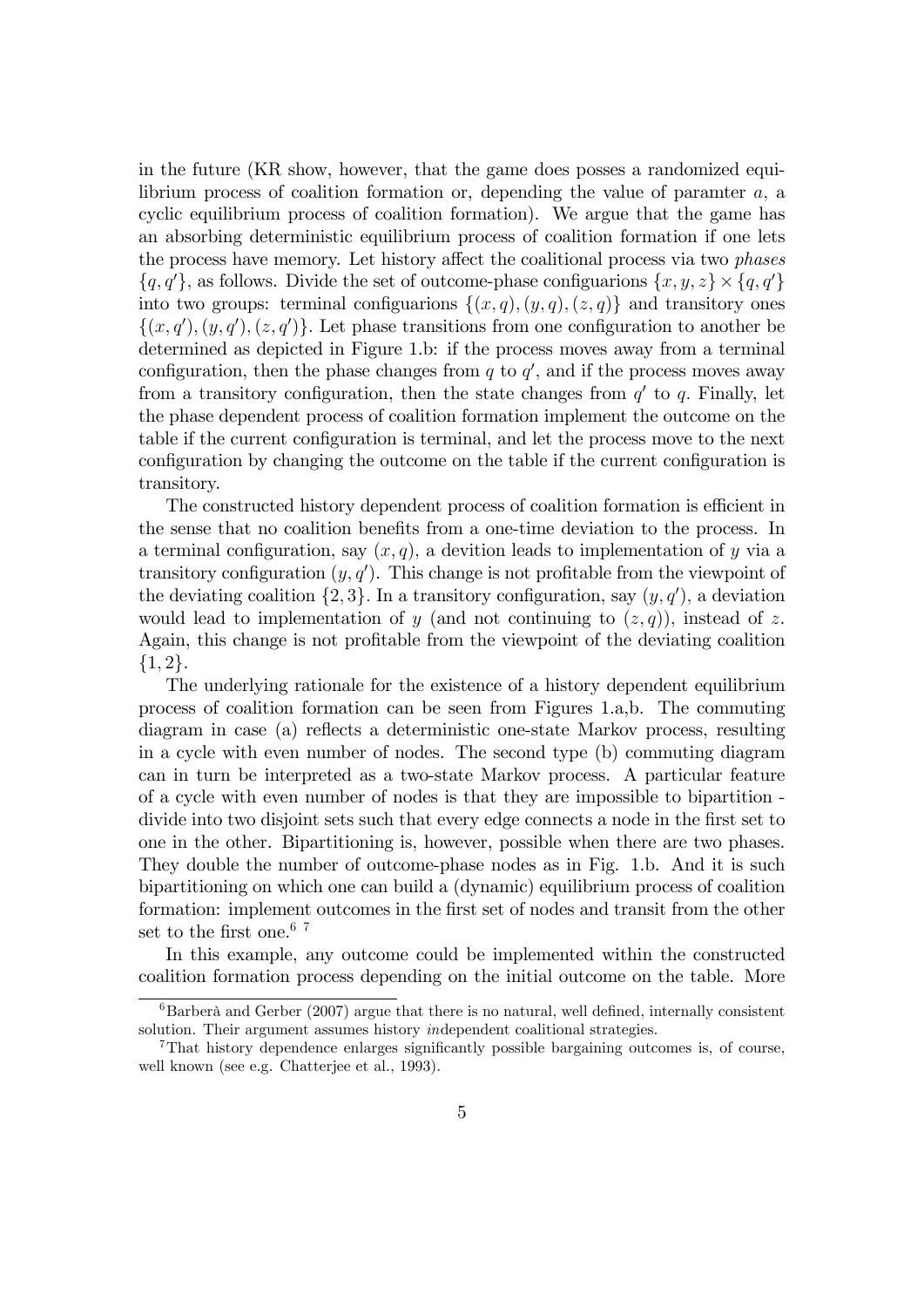generally, however, the set of outcomes that are implementable in a dynamic equilibrium process of coalition formation constitute only a small subset of the outcomes - in fact, a subset of the largest consistent set of Chwe (1994).

There are two technical differences to the way the solution is formulated in KR (apart from history dependency). First, our focus is on properties of the solution that reflect coalitional optimality that is captured by the one-deviation principle. This is why we only require weak coalitional preference for transition from the current satus quo to the next one (as opposed to KR who require strict preference when the status quo outcome is not an efficient move for all coalitions). Second, we evaluate the intertemporal payoffs of the players by limit-of-the-means criterion rather than discounting. In the modeling of KR, this case can interpreted as the full farsightedness -benchmark. These differences notwithstanding, the key aspects of the solutions  $(i.e.,$  the one-deviation principle) are the same and warrant, in our view, common naming.

A problem with game theoretic solution concepts is often their computability. This is a particular concern here since the basis of our solution - the set of all finite play paths - is typically infinite. Hence it is not a *priori* clear whether there is any procedure that identifies an equilibrium in finite time. We show that this concern is not warranted. Our second key result is to construct an explicit procedure that identifies the outcomes that are implementable via any dynamic equilibrium process of coalition formation. Importantly, this procedure terminates in finite (bounded) time.

Relatedly, we also show that there is essentially no loss of generality in assuming that the processes of coalition formation are finitistic in a sense that (i) they have only finite memory (they are finite state Markov chains), and (ii) that they implement outcomes in bounded time. Thus starting from any history, there is an upper bound on the number rounds in which the outcome becomes implemented.

The Coase theorem famously asserts that, in absence of deadlines and other barriers on negotoation, interaction between agents always leads to efficiency. However, we demonstrate via an example that dynamic equilibrium processes of coalition formation are not always efficient (in our example every dynamic equilibrium process of coalition formation induces only inefficient outcomes).

There are interesting connections to other coalitional solutions concepts, in particular to the largest consistent set of Chwe (1994), conservative stable standard of behavior of Greenberg (1990) and Xue (1998), and full coalitional equilibrium of Mariotti (1997). Formal discussion of the connections to this literature is relegated to Section 4.

Section 2 defined the model and the solution concept. Section 3, which contains the main part of the paper, characterizes dynamic equilibrium processes of coalition formation, demonstrates its existence, and establishes a finite procedure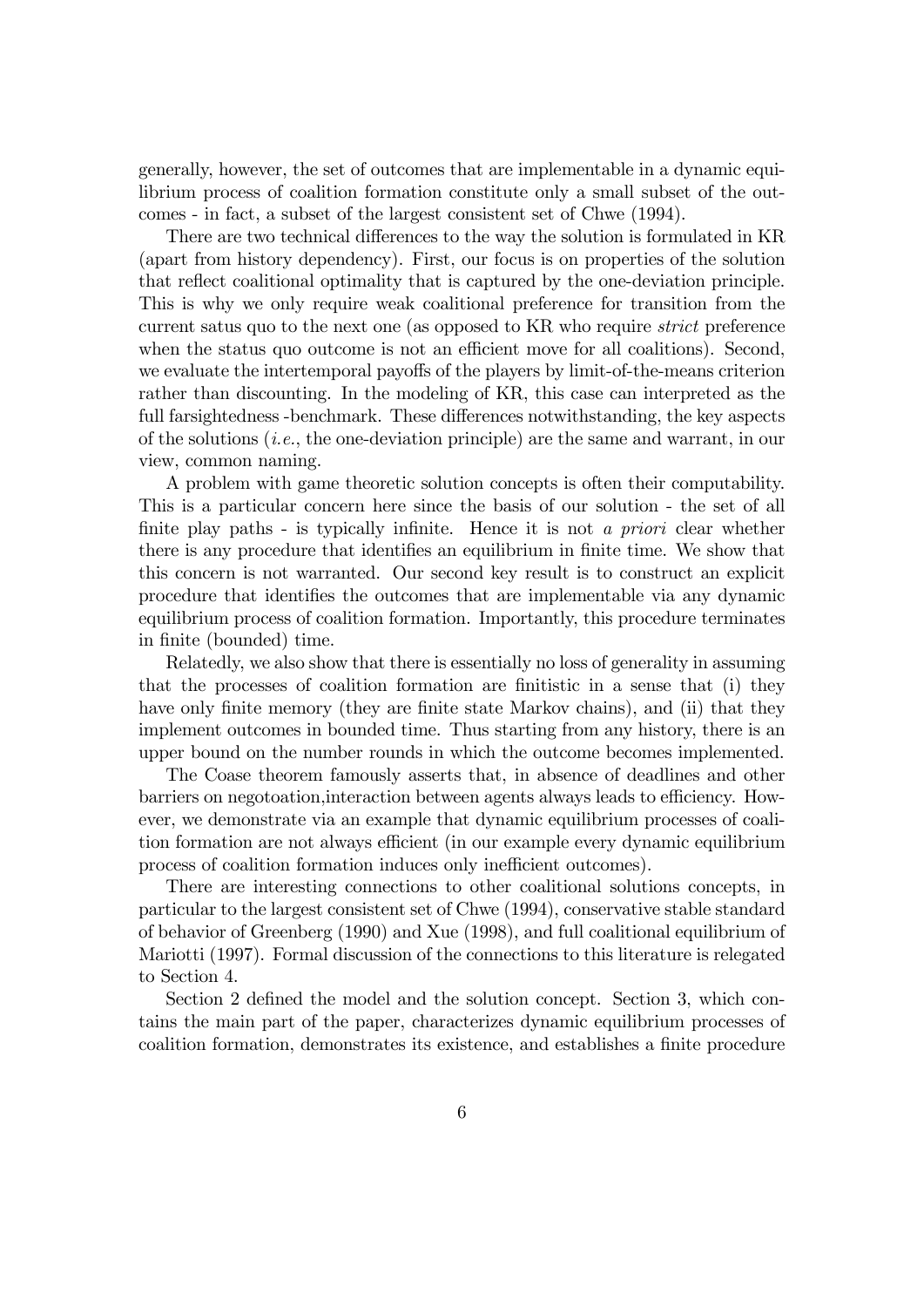to compute it. Section 4 compares the solution to the aforementioned solutions in the literature. Section 5 discusses the finitistic aspects of the solution. Section 6 comments briefly the efficiency of the solution, and Section 7 concludes with discussion.

## 2 Coalitional game

A *coalitional game* (see Rosenthal 1972, Greenberg 1990, Chwe 1994) is defined by a list

$$
\Gamma = \langle N, X, (F_S)_{S \subseteq N}, (\succeq_i)_{i \in N} \rangle ,
$$

where  $N$  is a finite set of players,  $X$  is a nonempty finite set of states or nodes or outcomes, an choice set  $F_S(x) \subseteq X \cup \{\emptyset\}$  such that  $\emptyset \in F_S(x)$  specifies the set of actions or effectiveness relations  $F_S(x)$  available to a coalition  $S \subseteq N$  at node  $x \in X$ <sup>8</sup>. Each player  $i \in N$  has a preference relation  $\sum_{i}$  over the set of outcomes  $X<sub>1</sub>$ 

The game is played in the following manner: There is an initial status quo  $x^0$ . At period  $t = 0, 1, ...,$  coalition S can challenge the current status quo outcome  $x<sup>t</sup>$ by demanding an outcome  $y \in F_S(x^t)$ . In such case, y becomes the new status quo at period  $t + 1$ . If no coalition challenges  $x^t$ , then x becomes implemented. Only one coalition may be active at a time.

This model embodies several classic models, such as characteristic function games, games in strategic form or majority voting games. But it can also encompass games in partition function form (e.g. Ray and Vohra, 1997; Barberà and Gerber, 2003; Diamantoudi and Xue, 2006) or networks (e.g. Jackson and Wolinsky, 1996; Dutta and Mutuswami, 1997; Jackson and van den Nouweland, 2005; Page at al., 2006). For concrete examples of games falling into these categories, see Chwe (1994) or Ray (2007). In its general abstract form, the game has been analyzed by Chwe (1994), Xue (1997), and Konishi and Ray (2003). The origins of this modeling tradition were laid down by Greenberg (1990) and Rosenthal (1972).

In the remainder, we make the following assumption which simplifies the exposition: For all  $x, y \in X$  such that  $x \neq y$ , there is at most one coalition S such that  $y \in F_S(x)$ . Such a coalition is denoted by  $S(x, y)$ . The only role of this assumption is to reduce the notational burden: when moving from  $x$  to  $y$  we do not need to specify which coalition induces the move.<sup>9</sup> To see why the assumption is without loss of generality, note that it actually only requires each outcome be indexed by the coalition that brought the outcome on the table (and the initial outcome

 $8$ Chwe (1994) does not assume finite outcome space.

<sup>9</sup>The assumption allows presenting the histories of play in terms of the nodes alone. Otherwise, a history should also specify which coalitions have been active along the play path.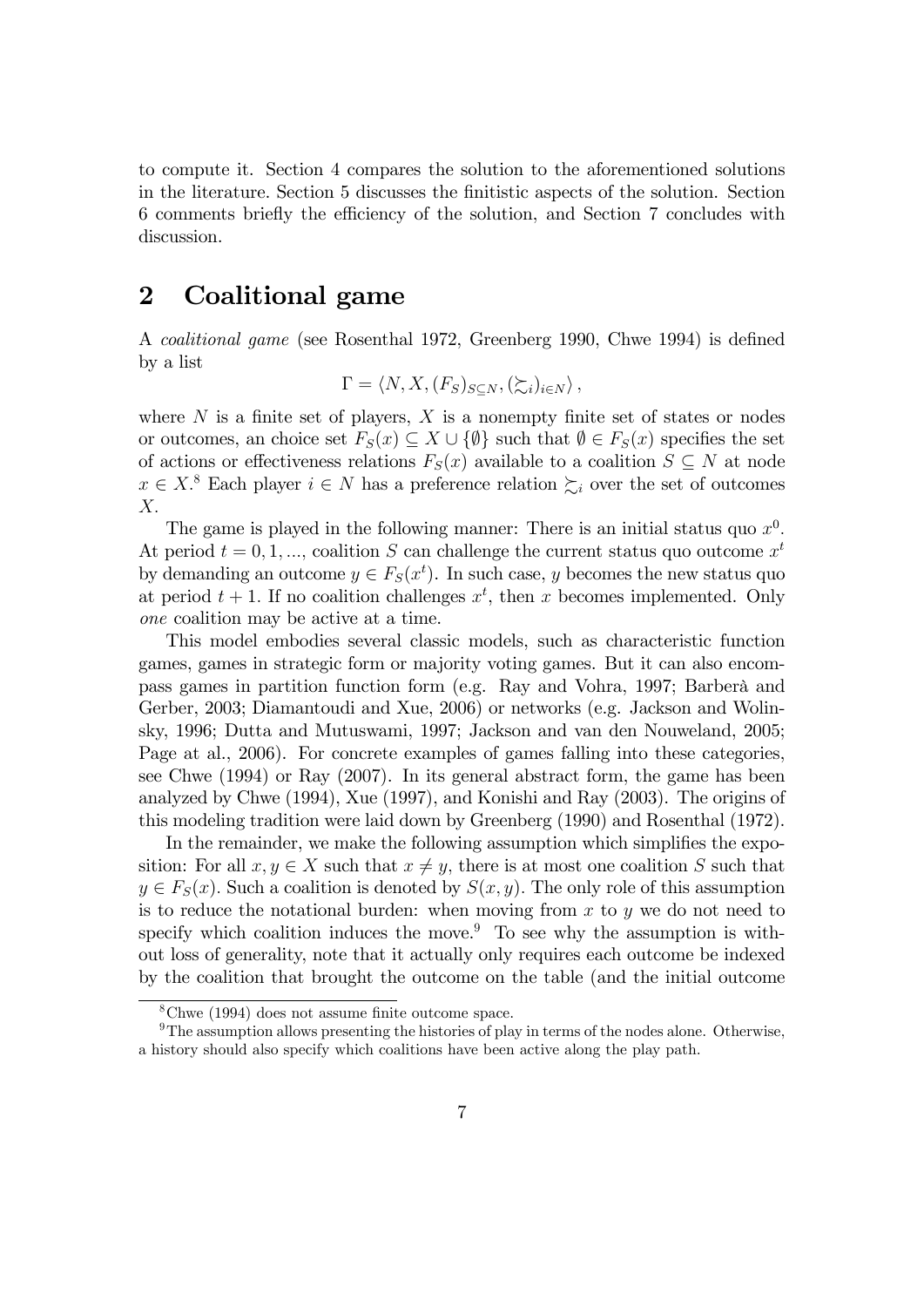is indexed by the empty set).<sup>10</sup> Hence the assumption makes no restrictions on the underlying physical structure. In particular, it does not affect any of the our results.<sup>11</sup>

**Paths** A path is a finite sequence  $(x_0, ..., x_K)$  of outcomes such that  $x_{k+1} \in$  $\bigcup_{S}F_{S}(x_{k}),$  for all  $k = 0, ..., K$ . The length of the path  $(x_{0}, ..., x_{K})$  is K. Denote by  $X<sup>k</sup>$  the k-fold Cartesian product of the set X; and denote the set of all paths by

$$
\mathcal{X}=\cup_{k=1}^{\infty}X^k.
$$

Further, denote the set of paths that start from node  $y$  by

$$
\mathcal{X}_y = \{(x_0, ..., x_K) \in \mathcal{X} : x_0 = y\}.
$$

For any collection  $\mathcal{B} \subset \mathcal{X}$  of paths, denote the subcollection of paths that start from node y by

$$
\mathcal{B}_y=\mathcal{B}\cap \mathcal{X}_y.
$$

A path is abbreviated by  $\bar{x} = (x_0, ..., x_K)$ . By our expositional assumption, a path  $\bar{x}$  also implicitly defines the coalitions that are active along the play. Denote the final element  $x_K$  of the path  $(x_0, ..., x_K)$  by

$$
\mu[(x_0, ..., x_K)] = x_K.
$$

**Process of coalition formation** Denote the set of finite histories by  $H :=$  $\mathcal{X}_{x^0}$ . A deterministic process of coalition formation PCF  $\sigma$  is a function  $\sigma : H \to$  $X \cup {\emptyset}$ . The interpretation of a PCF is that if  $\sigma(h, x) = y \in X$ , then the coalition  $S(x, y)$  changes the status quo from x to y, and if  $\sigma(h, x) = \emptyset$ , then no coalition is active and x becomes implemented. Thus, a PCF specifies which - if any - coalition is active at the given history, and which outcome is the new status quo.

Denote, in the usual way, by  $\sigma^t(h)$  the  $t^{\text{th}}$  iteration of  $\sigma$  starting from h, i.e.,  $\sigma^0(h) = \sigma(h)$  and  $\sigma^t(h) = \sigma(h, \sigma^0(h), ..., \sigma^{t-1}(h)),$  for all  $t = 1, ...$ . A PCF  $\sigma$  is terminating if, for any  $h \in H$  there is  $T_h < \infty$  such that  $\sigma^{T_h+1}(h) = \emptyset$ . That is, after any history h, the process will implement the outcome  $\sigma^{T_h}(h)$ .

<sup>&</sup>lt;sup>10</sup>If Y is the underlying physical outcome space, then we may let  $X = Y \times 2^N$  such that  $(y, S) \in X$  if and only if y is the physical outcome on the table and S is the most recent active coalition, and  $S = \emptyset$  if  $y = x^*$ .

 $11$ The only consequence of the assumption is that some of the outcomes may have multiple representations in the set of outcomes. Since no restrictions are imposed on preferences over outcomes, this does not affect the characterization nor the existence results.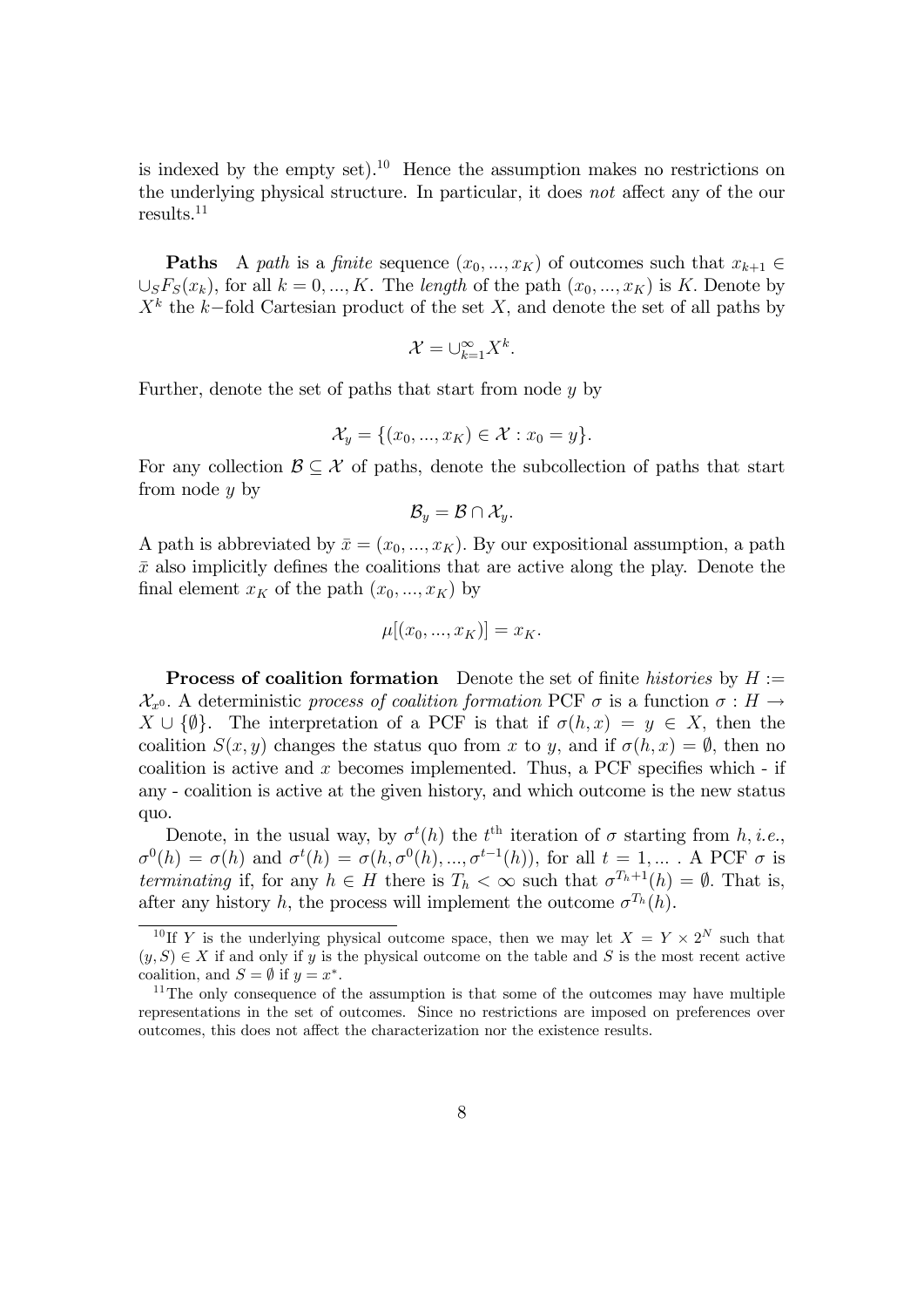Let  $\bar{\sigma}(h)$  denote the sequence of status quos in X that is induced by the strategy  $\sigma$  from the history h onwards

$$
\bar{\sigma}(h) = (\sigma^0(h), \sigma^1(h), \ldots).
$$

If  $\sigma$  is terminating, then  $\bar{\sigma}(h)$  is finite and  $\mu[\bar{\sigma}(h)]$  is well defined, for all h. Specifically, for a terminating PCF  $\sigma$ , if coalitional action  $a \in X \cup \{\emptyset\}$  is chosen at history  $(h, x) \in H$ , then

$$
\mu[\bar{\sigma}(h,x,a)] = \begin{cases} \mu[\bar{\sigma}(h,x,y)], & \text{if } a = y \in X, \\ x, & \text{if } a = \emptyset. \end{cases}
$$
 (1)

In particular,  $\mu[\bar{\sigma}(h, \sigma(h))] = \mu[\bar{\sigma}(h)].$ 

**The solution** Our primary question is whether equilibrium reasoning is compatible with the idea that a deterministic PCF is terminating. Our equilibrium condition, which is amended version of the solution in KR, is defined next.

Use the following notation for group preferences. For any  $S \subseteq N$ , and  $x, y \in X$ ,

$$
y \succ_S x
$$
 if  $y \succ_i x$ , for all  $i \in S$ ,  
 $y \succsim_S x$  if  $y \succsim_i x$ , for all  $i \in S$ .

Take a PCF  $\sigma$  and a history  $(h, x)$ . We say that coalition S has a weakly preferred move  $y \in F_S(x)$  from x if  $\mu[\bar{\sigma}(h, x, y)] \gtrsim_S x$ . Further, a move  $a \in F_S(x)$  is efficient for coalition S if there is no  $b \in F_S(x)$  such that  $\mu[\bar{\sigma}(h, x, b)] \succ_S \mu[\bar{\sigma}(h, x, a)]$ .

**Definition 1 (DEPCF)** A deterministic terminating PCF  $\sigma$  is a dynamic equilibrium process of coalition formation *(DEPCF)* if, for all  $(h, x) \in H$ ,

- 1.  $\sigma(h, x) \in X$  implies that  $\sigma(h, x)$  is an efficient and weakly preferred move from x for coalition  $S(x, \sigma(h, x))$ .
- 2.  $\sigma(h, x) = \emptyset$  implies that  $\emptyset$  is an efficient move from x, for any coalition S.

Thus a coalition is allowed to change the current status quo only if all its members agree on the move to the new status quo and cannot find any strictly better alternative status quo, given that the PCF is followed ever after. Moreover, if there is a strictly profitable move for some coalition, then the status quo must change.

Our solution reflects one-deviation principle: there is not profitable one-shot deviation for any coalition. The equilibrium condition in KR is slightly more stringent in that it requires that if there is a strictly profitable move for some coalition, then equilibrium move must also be strictly preferred for some (not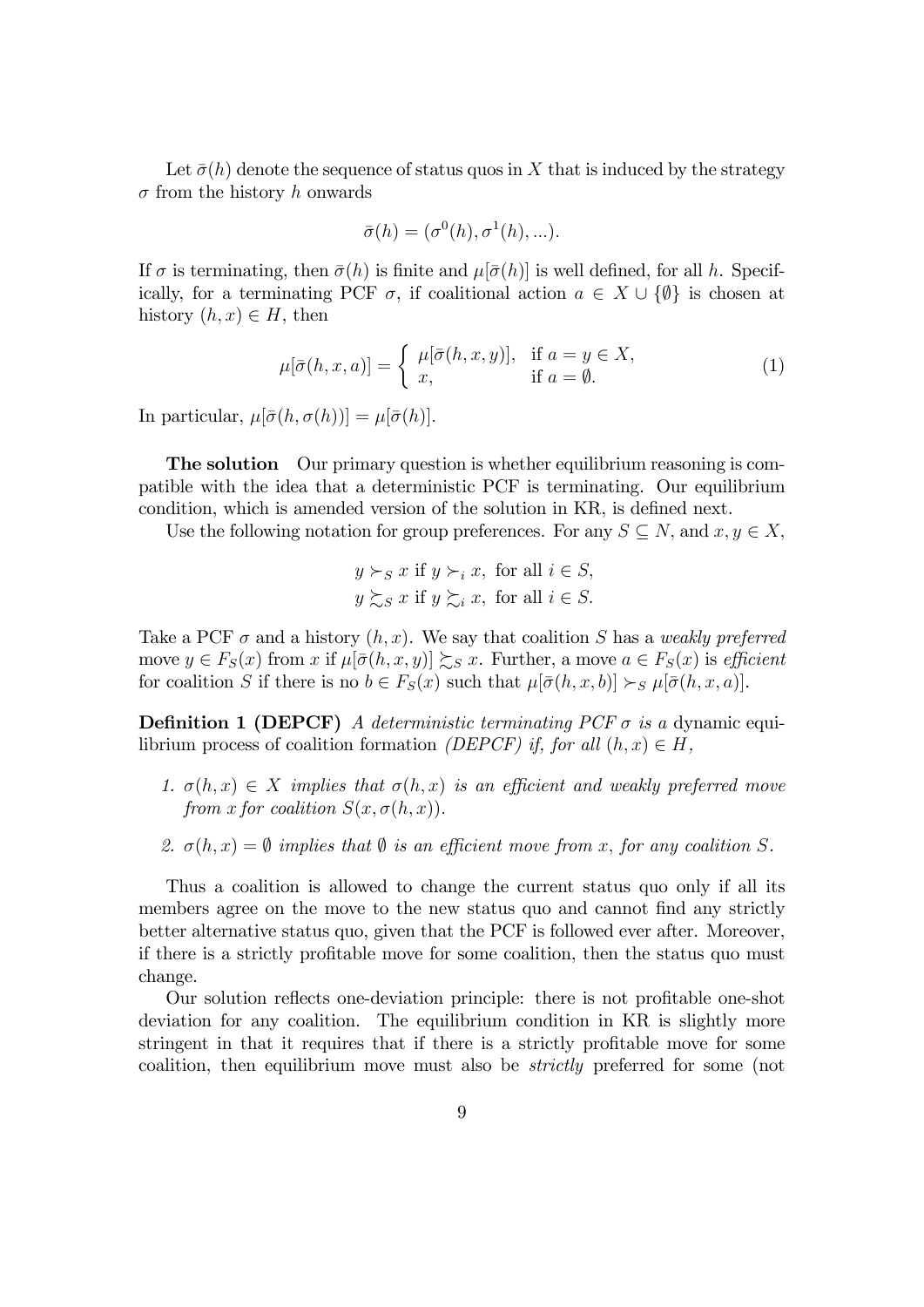necessarily the same) coalition.<sup>12</sup> (Our condition only requires the move to be weakly preferred). Discussion of the relation to KR and other solutions is relegated to Section 4.

Inducible paths and implementable outcomes In the remainder of this study, we characterize DEPCFs and verify their existence. Since the play path as well as the eventually implemented outcome may be sensitive to the choice of the initial status quo, which is usually somewhat arbitrary, it is natural to focus on paths that are inducible in DEPCF independently of how their first element has been reached. Our main interest is in outcomes that are implementable in DEPCF after some initial history.

More formally, paths that are induced in a PCF  $\sigma$  after some history of play are

$$
\bar{\sigma}(H) = \{ \bar{x} \in \mathcal{X} : \bar{\sigma}(h) = \bar{x} \text{ and } h \in H \}.
$$

Denoting the set of final outcomes of a collection paths  $\mathcal{B}$  by  $\mu[\mathcal{B}] = {\mu[\bar{x}] : \bar{x} \in \mathcal{B}}$ , the set of outcomes that are implementable in a terminating PCF  $\sigma$  is written as

$$
\mu\left[\bar{\sigma}(H)\right] = \{x \in X : \mu[\bar{x}] = x \text{ and } \bar{x} \in \bar{\sigma}(H)\}.
$$

Any outcome in  $\mu[\bar{\sigma}(H)] \subseteq X$  - and nothing outside - can be implemented in a PCF  $\sigma$  by changing the initial history.

Simple recursive games In case there is only one potentially active coalition of a single player under each status quo, the game structure specifies a  $sim$ ple recursive game or, equivalently, a deterministic perfect information stochastic game with absorbing states. In this class of games, the player in a decision making turn faces the question of whether to stop the game or whether to move the decision making turn to one of the other players in his choice set. The essential problem is that of commitment: how to assign players a strategy that they all can commit to. This is not a trivial problem since no a priori restrictions are put on the players' preferences over possible outcomes.

When the game is equivalent to a simple recursive game, our equilibrium concept reduces to the standard form of the one-deviation principle: no player should benefit, after any history, from making a single deviation to his pure strategy.<sup>13</sup> Thus the dynamic equilibrium process of coalition formation can be seen as a coalitional generalization of the one-deviation property.

To our knowledge, there are no prior results concerning pure strategy subgame perfect equilibria in perfect in simple recursive games. Since a simple recursive

<sup>&</sup>lt;sup>12</sup>That is,  $\mu[\bar{\sigma}(h, x)] \succ_S x$ , for some S.

<sup>13</sup>See e.g. Osborne and Rubinstein (1994).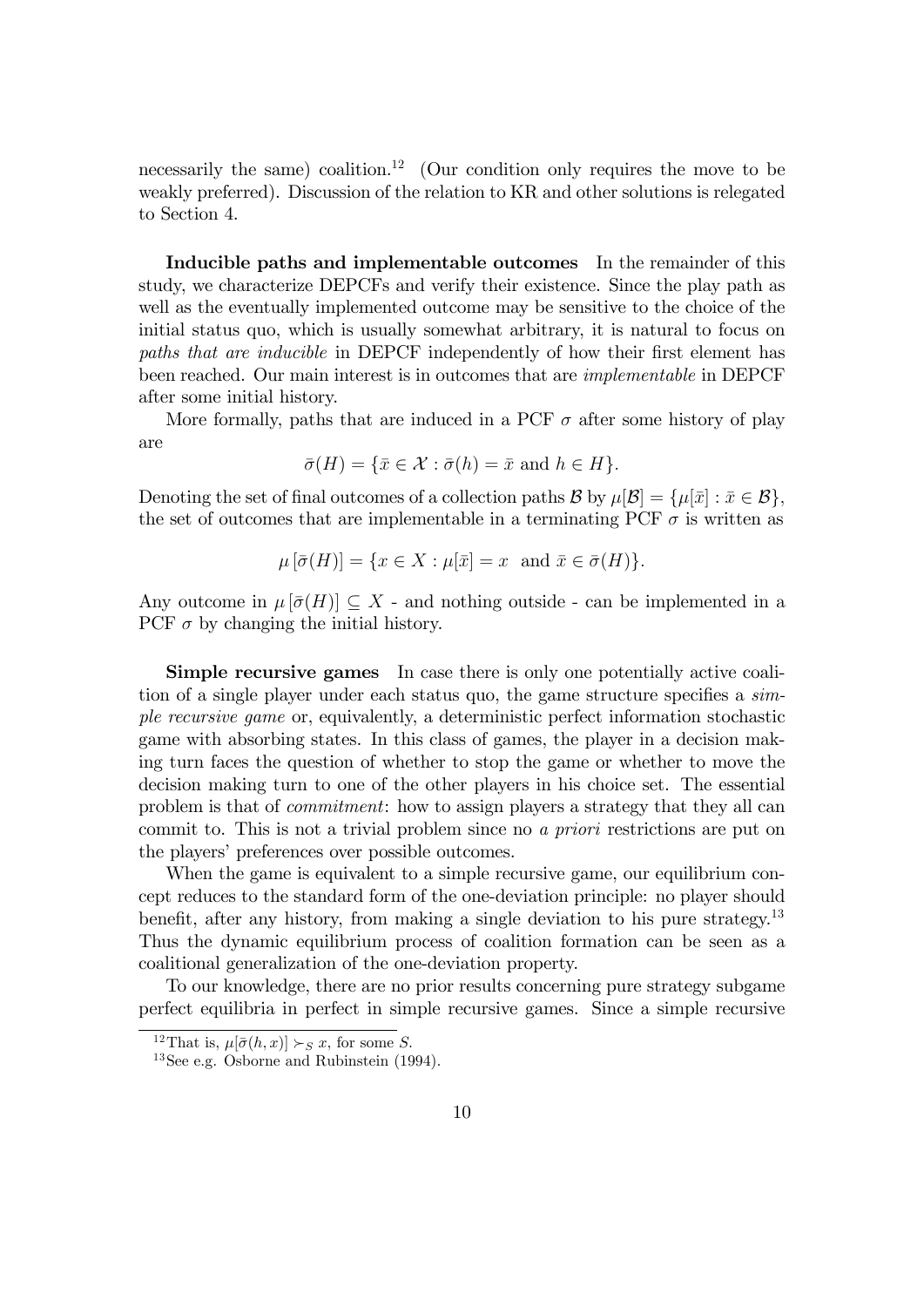game is a special case of a coalitional game  $\alpha$  la Chwe (1994), our characterization and existence results below imply directly corresponding results in this class of stochastic games.

# 3 Characterization

The most primitive property of any equilibrium path  $(x_0, ..., x_K) \in \mathcal{X}$  is feasibility:

$$
x_K \sum_{S(x_{k+1},x_k)} x_k
$$
, for all  $k = 0, ..., K - 1$ . (2)

That is, a path is feasible if following the path is not worse for any member of active coalitions than stopping the game, provided that the final outcome of the path will be reached. Denote the set of feasible paths by  $\mathcal{F} \subseteq \mathcal{X}$ . Property 1 of Definition 1 hints that any coalitional equilibrium path is necessarily feasible. It will be convenient to work directly in terms of feasible paths.

Now we characterize coalitional equilibria in terms of the primitive data alone,  $i.e.,$  in terms of walkable paths. To this end, we define a dominance relation over paths. Recall that  $\mathcal{F}_y$  is the set of feasible paths that originate from node y.

**Definition 2 (Path Dominance)** A path  $\bar{y} \in \mathcal{F}$  dominates a path  $\bar{x} \in \mathcal{X}$  at the  $k^{th}$  step, denoted by  $\bar{y} \rhd_k \bar{x}$ , if  $y \in F_S(x_k)$ ,  $\bar{y} \in \mathcal{F}_y$ , and  $\mu[\bar{y}] \succ_S \mu[\bar{x}]$ , for  $S = S(x_k, x_{k+1}).$ 

That is, if outcome  $x_k$  is reached along the path  $\bar{x}$ , then there is an active coalition at  $x_k$  that benefits from moving the play to path  $\bar{y}$  under the hypothesis that the final element of  $\bar{y}$  is implemented reached rather than that of  $\bar{x}$ .

**Definition 3 (Consistent Path Structure)** A collection of feasible paths  $C \subseteq$  $\mathcal F$  is a consistent path structure *(CPS)* if,

- (i)  $\mathcal{C}_x$  is nonempty, for all  $x \in X$ ;
- (ii) for any  $\bar{x} \in \mathcal{C}$ , there are no k and y such that  $\bar{y} \rhd_k \bar{x}$  for all  $\bar{y} \in \mathcal{C}_y$ .

A consistent path structure can be given a "blocking" interpretation as follows. (i) For any initial status quo node, there is a feasible path in the consistent path structure that guides how the play evolves. (ii) If an active coalition along the play path deviates from the path to a new node, then there is a path in the consistent path structure that starts from the new status quo and ends in an outcome that does not improve the payoffs of the members of the deviating coalition relative to what would be obtained if the original path is followed.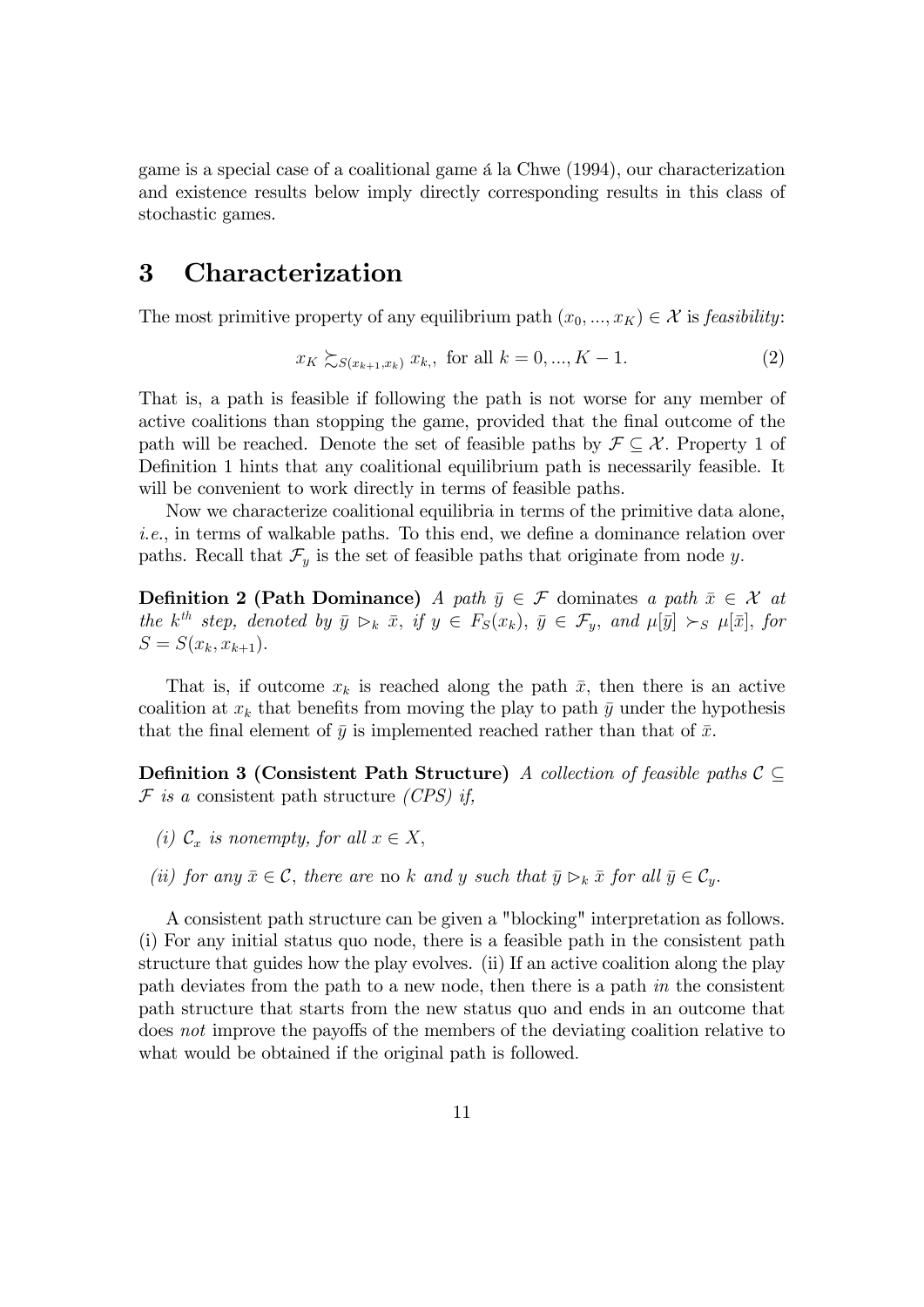We now claim that a consistent path structure features stability in the sense described in the notion of dynamic equilibrium processes of coalition formation. The core of the argument is that any path of a consistent path structure is sustainable if any deviant coalition can be punished. But, by Definition  $3$  (ii), punishment is feasible if it is true that any path of a consistent path structure can be played. Hence an element of a consistent path structure is robust against one-shot (Önitely many) deviations in a consistent way.

Intuitively, a consistent path structure does not aim to rule out outcomes with confidence. Rather, the idea is to characterize precisely the outcomes and paths that are consistent with equilibrium reasoning.

Now we verify the above argument formally, i.e., that for any consistent path structure there exists a well defined PCF meeting the one-deviation property. Let C be a consistent path structure. Identify a function  $\xi$  on  $C \times N \times X$  such that  $\xi(\bar{x}, k, y) \in C_y$  and  $\xi(\bar{x}, k, y) \not\triangleright_k \bar{x}$ , for all  $(\bar{x}, k, y)$  such that  $y \in F_{S(x_k, x_{k+1})}(x_k) \setminus$  ${x_k}$ . Since C satisfies Definition 3, such function does exist.

We now construct a deterministic and terminating PCF  $\sigma^* : H \to X$  that is based on the function  $\xi$ . It is convenient to describe  $\sigma^*$  as a deterministic Markov chain  $(\sigma^*: Q, g, \bar{x}^0)$ , where Q is a set of states on which the process  $\sigma^*$  operates, g is a transition function from  $Q \times X$  to  $Q$ , and  $\bar{x}^0 \in C_{x^0}$  is an *initial path* (which exists by Definition  $3(i)$ ). Later we shall argue that it without loss of generality to assume that the set of states  $Q$  is finite.

Let the set of states Q consist of pairs of paths and integers as follows:

$$
Q = \{ (\bar{x}, k) : \bar{x} = (x_0, ..., x_K) \in \mathcal{C} \text{ and } 0 \le k \le K \}. \tag{3}
$$

Start with the path  $\bar{x}^0$ . Let the transition function g satisfy, for any  $\bar{x} = (x_0, ..., x_K) \in$ C, for any  $k = 0, ..., K - 1$ , and for any  $y \in X$ ,

$$
g((\bar{x},k),y) = \begin{cases} (\bar{x},k+1), & \text{if } y = x_{k+1}, \\ (\xi(x,k,y),0), & \text{if } y \neq x_{k+1}. \end{cases}
$$
(4)

Proceeding recursively from  $x^0$ , the set of histories H is partitioned by the set Q.

Let the PCF  $\sigma^*$  be conditional on the current state  $(\bar{x}, k) \in Q$ , where  $\bar{x} =$  $(x_0, ..., x_K)$ , such that:

$$
\sigma^*(\bar{x}, k) = \begin{cases} x_{k+1}, & \text{if } k < K, \\ \emptyset, & \text{if } k = K. \end{cases}
$$
 (5)

That is, the PCF continues along the path  $\bar{x} = (x_0, ..., x_K)$  and implements  $x_K$ when the end of the path is reached.

**Lemma 1** A (deterministic and terminating) PCF  $\sigma^*$  is a DEPCF.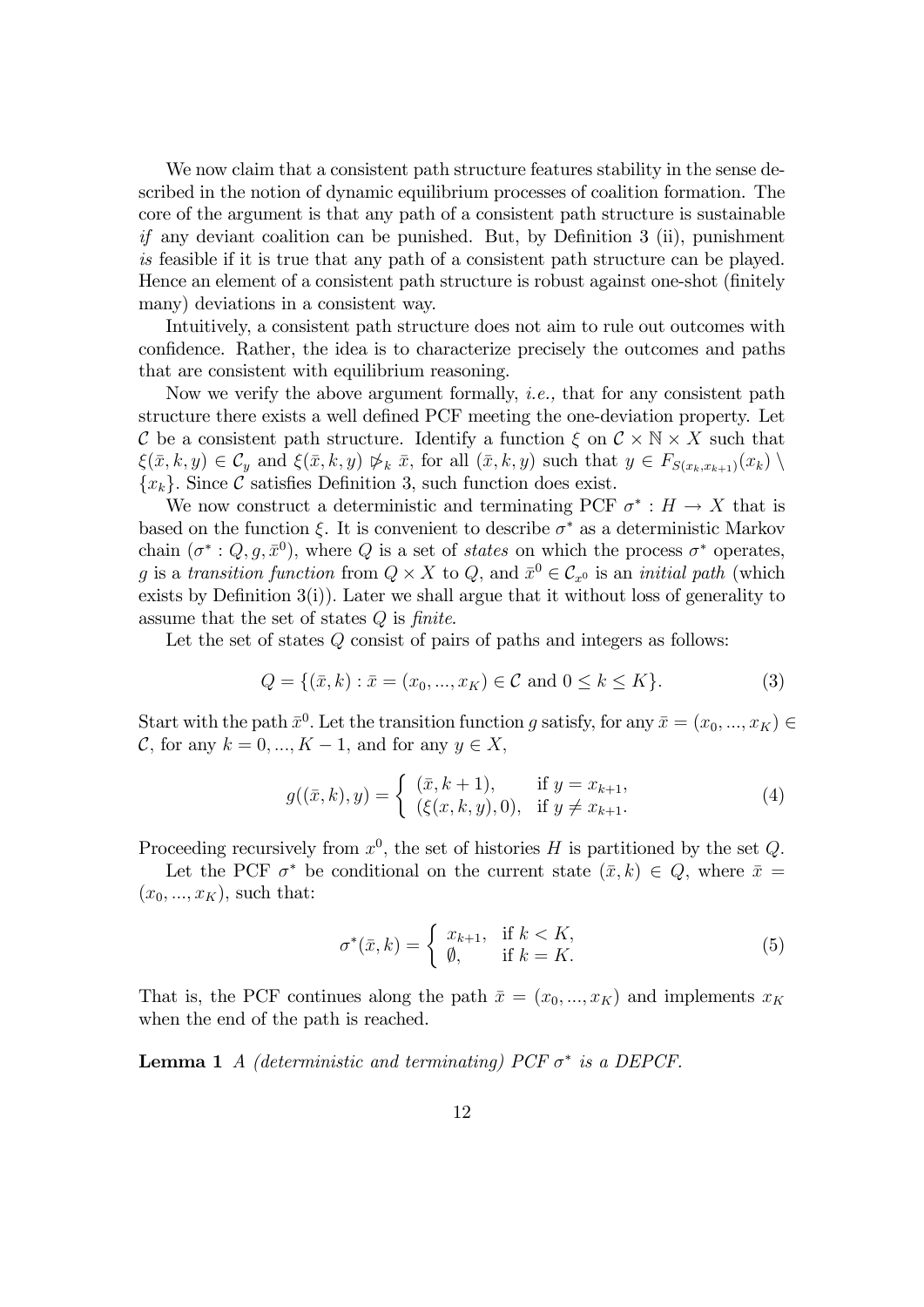**Proof.** Termination: Take  $(q, y) \in Q \times X$  and let  $g(q, y) = (\bar{x}, k) \in Q$ , where  $\bar{x} = (x_0, ..., x_K)$ . Then, applying (4) and (5) recursively,  $\sigma^*$  implements an outcome in at most  $K - k$  steps. Since  $(q, y)$  was an arbitrary element of  $Q \times X$ ,  $\sigma^*$  is terminating.

Equilibrium condition (1): Take any path  $\bar{x} = (x_0, ..., x_K)$  and state  $(\bar{x}, k) \in Q$ . Suppose that  $\sigma^*(\bar{x}, k)$  is not an efficient move from  $x_k$  for coalition  $S = S(x_{k+1}, x_k)$ . Then there is  $y \in F_S(x_k)\setminus\{x_{k+1}\}\$  that induces a path  $\xi(\bar{x}, k, y)$  such that  $\mu[\xi(\bar{x}, k, y)] \succ_S$  $\mu[\bar{x}]$ . But by the definition of dominance,  $\xi(\bar{x}, k, y) \geq k \bar{x}$  which contradicts part (ii) of a definition of CPS C. Moreover, by construction,  $\bar{x} \in \mathcal{F}$  which implies that also  $\mu[\bar{x}] \succsim_{S} x_{k}$ .

Equilibrium condition (2) is now obtained by replacing  $k < K$  with  $k = K$ ; coalition  $S(x_{k+1}, x_k)$  with any coalition S, and  $y \in F_S(x_k) \setminus \{x_{k+1}\}\$  with  $y \in$  $F_S(x_K)$ , and following the the first sentence of the proof of condition (1).

To fully characterize equilibrium strategies, consistent path structures need to be completed in the following sense: A consistent path structure  $\mathcal C$  is *complete* if  $(x_0, ..., x_K) \in \mathcal{C}$  implies  $(x_k, ..., x_K) \in \mathcal{C}$ , for all  $k = 0, ..., K$ . That is, following a path in a  $\mathcal C$  is consistent with staying on a path in the  $\mathcal C$ . Note that completion is a purely expositional operation; existence of a complete  $\mathcal C$  or its uniqueness is never an issue once  $\mathcal C$  is specified.

Given a complete consistent path structure  $\mathcal C$  and strategy  $\sigma^*$  defined on it, let  $\bar{\sigma}^*(q)$  denote the path followed once  $q \in Q$  has materialized. By construction,

$$
\bar{\sigma}^*(\bar{x}, k) = (x_k, ..., x_K),
$$
 for all  $(\bar{x}, k) \in Q$ .

In particular, by the construction of  $\sigma^*$ ,

$$
\bar{\sigma}^*(\bar{x},0) \in \mathcal{C}.
$$

Thus, by the definition of completeness of  $\mathcal{C}$ ,

 $\bar{\sigma}^*(\bar{x}, k) \in \mathcal{C}$ , for all  $(\bar{x}, k) \in Q$ .

Thus  $\bar{\sigma}^*(Q) \subseteq \mathcal{C}$ . Moreover, since  $\bar{\sigma}^*(\bar{x},0) = \bar{x}$ , for all  $\bar{x} \in \mathcal{C}$ , it follows that  $\mathcal{C} \subseteq \bar{\sigma}^*(Q)$ . We therefore have

$$
\bar{\sigma}^*(Q) = \mathcal{C}.\tag{6}
$$

That is, for any consistent path structure  $\mathcal{C}$ , we can find an equilibrium strategy that induces the corresponding complete  $\mathcal C$ 

Now we prove the converse of Lemma 1 - that a consistent path structure characterizes behavior in any equilibrium, *i.e.*, that any collection of equilibrium paths is equivalent to a consistent path structure.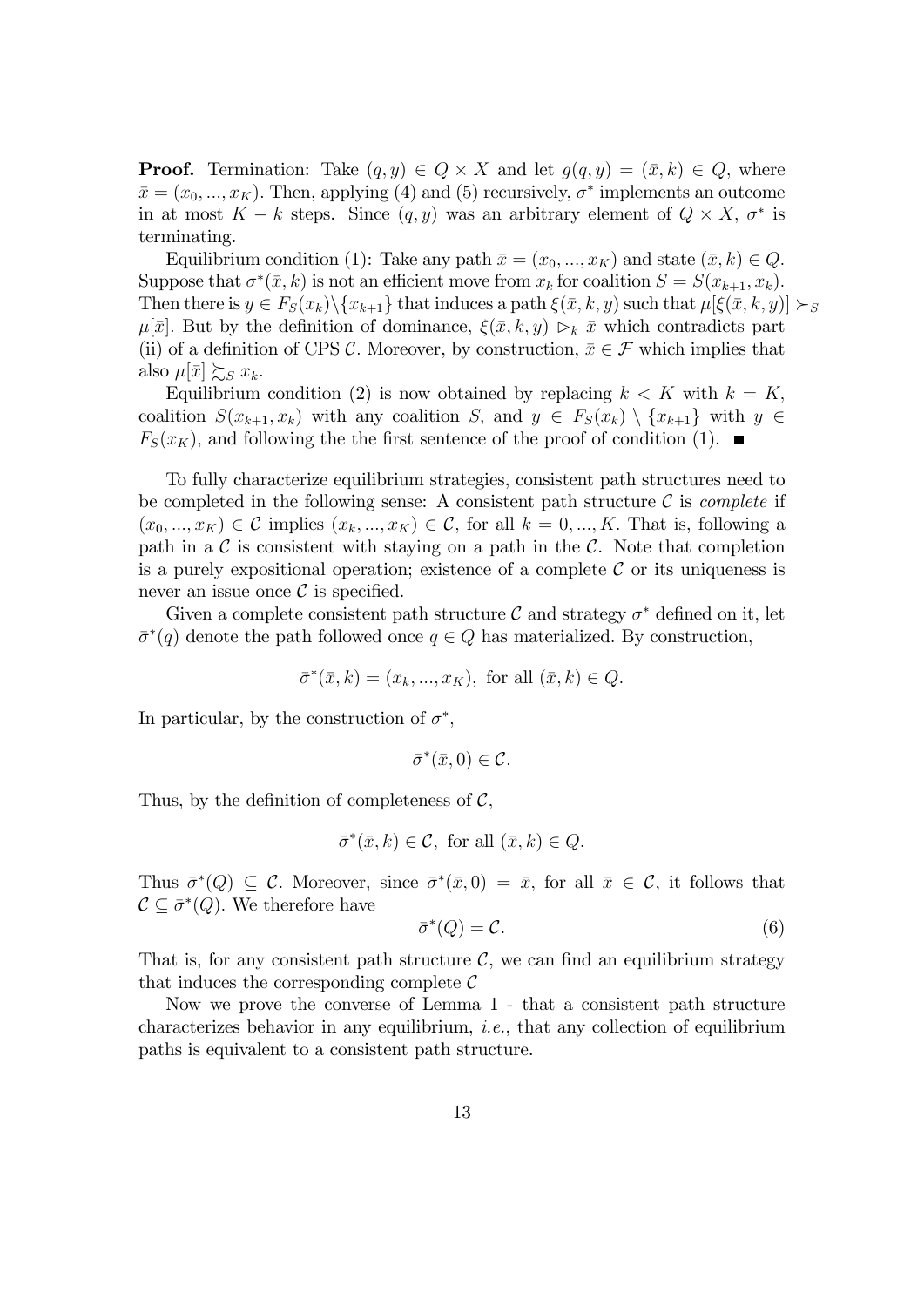**Lemma 2** Let a (deterministic and terminating) PCF  $\sigma$  be a DEPCF. Then there is a complete CPS  $\mathcal{C} \subseteq \mathcal{F}$  such that  $\bar{\sigma}(H) = \mathcal{C}$ .

**Proof.** Take any  $(h, x) \in H$ . Then a finite path  $\bar{\sigma}(h, x)$  exists since  $\sigma$  is terminating. We check both the defining conditions of CPS.

(i). By construction,  $\bar{\sigma}(h, x) \in \mathcal{X}_x$ . Since  $\sigma$  is a DEPCF,  $\bar{\sigma}(h, x) \in \mathcal{F}$ . Thus  $\bar{\sigma}(h, x) \in \mathcal{F}_x.$ 

(ii). Let  $\bar{\sigma}(h, x_0) = (x_0, ..., x_K) = \bar{x}$ . First, take any  $k < K$  and any  $y \in$  $F_S(x_k) \setminus \{x_{k+1}\}\text{, for } S = S(x_k, x_{k+1})\text{. Since } x_{k+1} \text{ is efficient for } S \text{, it must be the$ case that  $\mu[\bar{y}] \not\leq s \mu[\bar{x}],$  where  $\bar{\sigma}(h, x_0, ..., x_k, y) = \bar{y}$ . That is, for any choice of k and y there is  $\bar{y} \in \bar{\sigma}(H) \cap \mathcal{F}_y$  such that  $\bar{y} \not\triangleright_k \bar{x}$ .

Second, take  $k = K$  and any  $y \in F_S(x_K)$ , for  $S = S(x_K, y)$ . Since  $\emptyset$  is efficient for S, it must be the case that  $\mu[\bar{y}] \not\succ_{S} \mu[\bar{x}] = x_K$ , where  $\bar{\sigma}(h, x_0, ..., x_k, y) = \bar{y}$ . That is, for any choice of y there is  $\bar{y} \in \bar{\sigma}(H) \cap \mathcal{F}_y$  such that  $\bar{y} \not\triangleright_K \bar{x}$ .

Finally, we argue that the CPS is also complete. Let  $(x_0, ..., x_K) = \bar{\sigma}(h)$ . It suffices to show that  $(x_1, ..., x_K) = \overline{\sigma}(h, x_0)$ . But this follows from the recursive structure of  $\bar{\sigma}(h, x_0) = (\sigma(h), x_1, ..., x_K)$ .

One the one hand by Lemma 1 and condition (6), any consistent path structure can be supported by a dynamic equilibrium process of coalition formation. On the other hand, by Lemma 2, a dynamic equilibrium process of coalition formation induces behavior consistent with a consistent path structure. We compound these observations in the following characterization.

**Theorem 1** A a (deterministic and terminating) PCF  $\sigma$  is an DEPCF if and only if there is a complete CPS C such that  $C = \bar{\sigma}(H)$ .

Theorem 1 permits us also to characterize the outcomes that are implementable within an equilibrium. The set of outcomes that are implementable within a consistent path structure  $\mathcal C$  coincide with the set of outcomes that are inducible via an equilibrium and, conversely, the set of outcomes that are implementable within an equilibrium coincide with the set of outcomes that inducible within a  $\mathcal{C}$ . Summing these results gives a useful corollary.

**Corollary 1** There is a DEPCF  $\sigma$  such that  $\mu[\bar{\sigma}(H)] = B$  if and only if there is a CPS  $\mathcal C$  such that  $\mu[\mathcal C] = B$ .

This result does not, however, say anything about the existence of a consistent path structure nor how it can be identified. The next section identifies the maximal consistent path structure, and shows that it always exists. This guarantees the existence of a solution.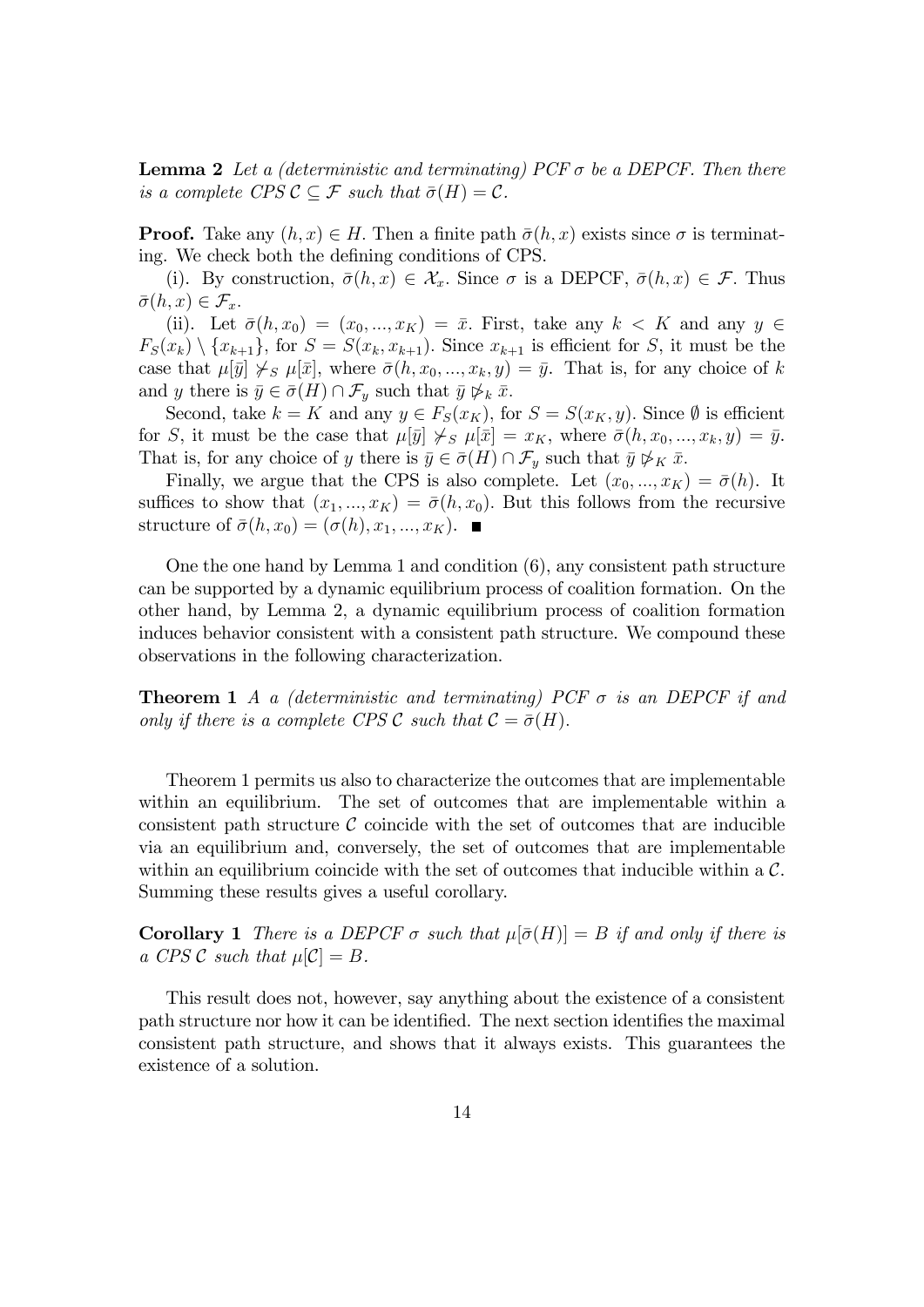#### 3.1 Existence

The aim of this subsection is to prove that a consistent path structure and, hence, that a well defined coalitional equilibrium does exist. To this end, we need to define the following relation between paths and nodes. The concept is inspired by its cousin in the social choice literature (cf. Fishburn, 1977; Miller, 1980; and Dutta, 1988. Laslier, 1991, is an in-depth survey).

Let  $\beta$  be a set of paths.

**Definition 4** Path  $\bar{x} \in \mathcal{X}$  is covered in B via node y if there is k such that  $\bar{y} \rhd_k \bar{x}$ , for all  $\bar{y} \in \mathcal{B}_y$ .

That is, a path  $\bar{x}$  is covered via node y in set  $\beta$  of paths if, at some particular node (the " $k^{\text{th}}$ ") of  $\bar{x}$ , the members of the active coalition profit by directing the play to node y rather than continuing along  $\bar{x}$ , no matter which paths in the set  $\beta$  set is followed after the deviation (under the hypothesis that the final element of played path is implemented).

Denote by  $uc(\mathcal{B})$  the subset of elements in  $\mathcal{B}$  that are uncovered in  $\mathcal{B} \subseteq \mathcal{X}$ , *i.e.*,

$$
uc(\mathcal{B}) = \{ \bar{x} \in \mathcal{B} : \bar{x} \text{ is not covered in } \mathcal{B} \}.
$$

By construction,  $uc(\mathcal{B}) \subset \mathcal{X} \cup \{\emptyset\}.$ 

We now strengthen the concept by iterating the uncovered-operator until no paths are left to be covered. Set  $UC^0 = \mathcal{F}$ , and let  $UC^{t+1} = uc(UC^t) \subseteq \mathcal{F}$ , for all  $t = 0, \dots$  The *ultimate uncovered set UUC*  $\subseteq \mathcal{F}$  is then defined by  $UUC := UC^{\infty}$ .

Our aim is to show that  $UUC$  is a consistent path structure. That is, in addition to conditions stated in Definition 3, we need to verify that  $UUC$  is is a well defined concept. This automatcally the case if only finitely many itearations are needed.

**Lemma 3** There is  $T < \infty$  such that  $UC^T = UUC$ .

Proof. Call a family of paths

$$
\{(x_0, ..., x_K) \in \mathcal{X} : \{(x_k, x_{k+1})\}_{k=0}^{K-1} = B \text{ and } x_K = y\}
$$

a dominance class, parametrized by  $B \subseteq X \times X$  and  $y \in X$ . Since X is a finite set, the cardinality of distinct dominance classes is finite, and they partition  $\mathcal{X}$ .

A dominance class contains all the relevant information concerning dominance: If two paths  $\bar{x}$  and  $\bar{x}'$  belong to the same dominance class, then  $\bar{x}$  is covered in  $UC<sup>t</sup>$  if and only if  $\bar{x}'$  is covered in  $UC<sup>t</sup>$ , for any t. This follows directly from the definitions of covering and dominance class. Since all paths in the same dominance class become covered at the same covering round  $t$ , and since there are finitely many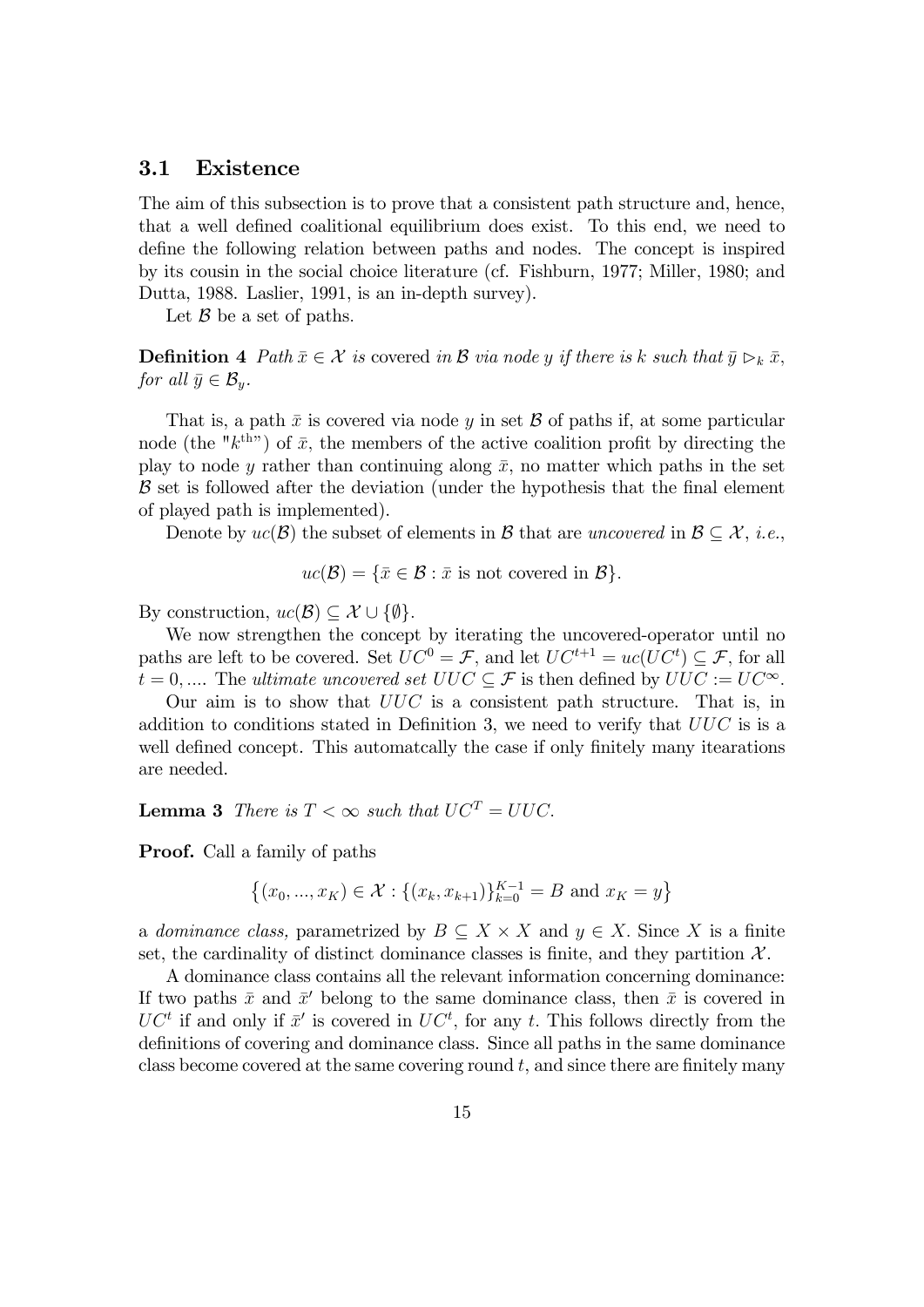dominance classes, the number of covering rounds to reach  $UUC$  must be finite.

Now we proceed to verify that  $UUC$  meets part (i) of Definition 3.

**Lemma 4**  $UC_x^t$  is nonempty, for all  $x \in X$  and for all  $t = 0, 1, ...$ 

**Proof.** Take any  $S \subseteq N$ ,  $x \in X$ , and  $t \in \{0, 1, ...\}$ . Denote

$$
C_S(x,t) = \{ y \in F_S(x) : (x) \text{ is covered in } UC^t \text{ via } y \}.
$$

Further, let  $D_S(x,t)$  contain any  $y \in C_S(x,t)$  having the property that for any  $\bar{y} \in UC_y^t$  and for any  $z \in C_S(x,t)$  there is  $\bar{z} \in UC_z^t$  that is not preferred to  $\bar{y}$  for all members of  $S$ :

$$
D_S(x,t) = \left\{ y \in C_S(x,t) : \bar{y} \in UC_y^t \text{ and } z \in C_S(x,t) \text{ imply there is } \bar{z} \in UC_z^t \text{ s.t. } \mu[\bar{z}] \nless \mu[\bar{y}] \right\}
$$
\n
$$
(7)
$$

By the transitivity of  $\sum_{S}$ ,  $D_S(x,t) = \emptyset$  if and only if  $C_S(x,t) = \emptyset$ .

*Claim 0:* Let  $y \in D_S(x, t)$ . Then  $(x, \bar{y})$  is not covered at  $k = 0$  in  $UC^t$ , for any  $\bar{y} \in UC^t_{y}$ .

*Proof:* If  $(x, \bar{y}) \in UC_y^t$  is covered at  $k = 0$  in  $UC^t$ , then there is  $z \in F_{S(x,y)}(x)$ such that

> $\mu[\bar{z}] \succ_{S(x,y)} \mu[\bar{y}], \text{ for all } \bar{z} \in UC_z^t$ : (8)

:

Since  $y \in D_{S(x,y)}(x, t) \subseteq C_{S(x,y)}(x, t)$  we have  $\mu[\bar{y}] \succ_{S(x,y)} x$ . This means that  $(x)$ is covered in  $UC^t$  via z. But together with (8) this contradicts (7).

Denote

$$
G(x,t) = \cup_S D_S(x,t).
$$

*Claim 1:*  $G(x,t) = \emptyset$  if and only if  $(x) \in UC^{t+1}$ , for any  $x \in X$  and for any  $t = 0, 1, ...$ 

*Proof:* By the definition of covering, if  $(x_J)$  is covered in  $UC^{\tau}$  for any  $\tau \leq t$ , then it is covered in  $UC<sup>t</sup>$ .

Call a path  $(x_0, ..., x_J)$  a  $G-path$  under t if  $x_{j+1} \in G(x_j, t)$  for all  $j = 0, ..., K -$ 1. If, moreover,  $G(x_J, t) = \emptyset$ , then  $(x_0, ..., x_J)$  is a terminal G-path under t.

*Claim 2:* For any  $t = 0, 1, ...,$  if  $(x_0, ..., x_J)$  is a terminal  $G$ -path under t, then  $(x_0, ..., x_J) \in UC^{t+1}.$ 

*Proof:* Let  $(x_0, ..., x_J)$  be a terminal G-path under t. By Claim 0,  $G(x_J, t) = \emptyset$ implies that  $(x_J) \in UC^{t+1}$ . Since  $x_{j+1} \in G(x_j, t)$ , for all  $j = 0, ..., J-1$ , it follows by using Claim 1 and iterating backwards on  $j = 1, ..., J$  that  $(x_0, ..., x_J) \in UC^{t+1}$ .

*Claim 3:* For any  $t = 0, 1, ...$  and for any  $x \in X$ , there is a terminal  $G$ -path  $(y_0, ..., y_J)$  under t such that  $y_0 = x$ .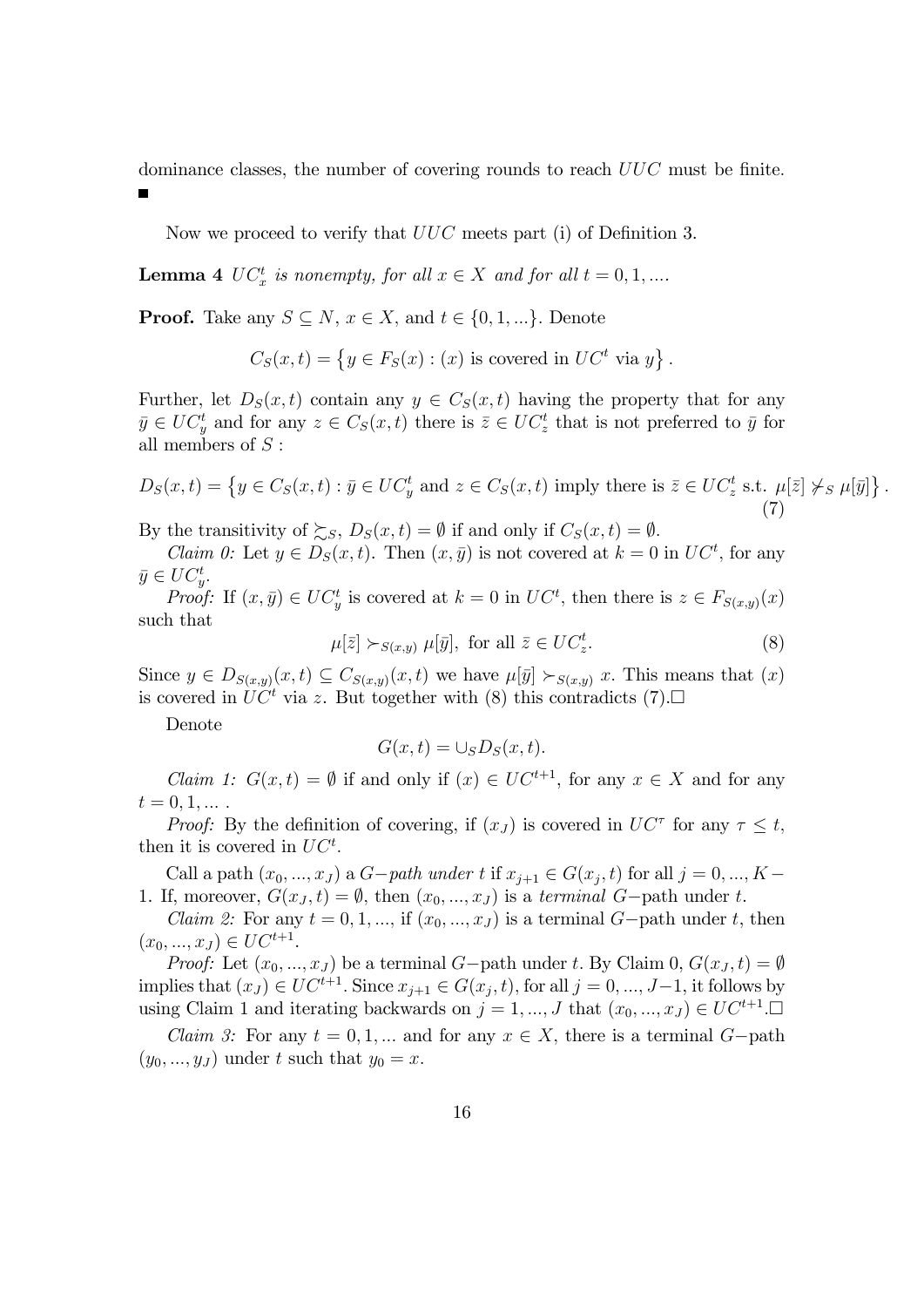*Proof:* By Claim 2, the claim implies that  $(y_0, ..., y_J) \in UC^{t+1}$ . Let, on the contrary of the claim, there be  $t$  that is the first stage in which the claim does not hold. For any x, denote  $G^0(x,t) = \{x\}$ , and define recursively

$$
G^{n}(x,t) = \{ z : z \in G(y,t) \text{ and } y \in G^{n-1}(x,t) \}, \text{ for any } n = 1,...
$$

Since the claim does not hold in stage t, there is a particular x such that  $G(z, t) \neq \emptyset$ , for all  $z \in G^n(x, t)$ , for all n. Viewing G as the support of a Markov process with state space X, denote by  $V \subseteq X$  the ergodic set of this process, i.e., V is the unique minimal subset of X in the sense of set inclusion such that  $V = \bigcup_{v \in V} G(v, t)$  and  $G^n(x,t) \subseteq V$  for all  $n \geq n_V$  for some  $n_V$ . We now show a contradiction by proving that V cannot exist.

Subclaim 3.1: We first argue that  $(v) \notin UC^t$  for all  $v \in V$ . Suppose on the contrary that  $(v) \in UC^t$  and  $v \in V$ . By the definition of V, there is a G-path  $(v_0, ..., v_L)$  under t such that  $v = v_0 = v_L$ . By using Claim 1 and iterating backwards on  $\ell = 1, ..., L-1$ , it follows that  $(v_1, ..., v_L) \in UC^t$ . But then, since  $v_0 = v_J$ ,  $(v_0)$  is not covered in  $UC^t$  via  $v_1$ , a contradiction.

Subclaim 3.2: Now we argue that the opposite of Subclaim 3.1 cannot be true either. Suppose that  $(v) \notin UC^t$  for all  $v \in V$ . Take any element of V, say  $y_0$ . Since  $(y_0) \notin UC^t$ , we have  $G(y_0, t-1) \neq \emptyset$ . By the maintained assumption, there is a terminal  $G$ -path  $(y_0, ..., y_J)$  under  $t - 1$  such that, by Claim 2,  $(y_0, ..., y_J) \in UC^t$ . By Claim 1,  $y_1 \in G(y_0, t-1)$  and  $\overline{z} \in UC_{y_1}^t \subseteq UC_{y_1}^{t-1}$  imply  $(y_0, \overline{z}) \in UC_{y_0}^t$ . By the definition of V, there is a  $G$ -path  $(v_0, ..., v_L)$  such that  $y_0 = v_0 = v_L$ . Thus by using Claim 1 and iterating backwards on  $\ell = 0, ..., L - 1$ , it follows that  $(v_0, ..., v_{L-1}, \overline{z}) \in UC_{y_0}^{t+1} \subseteq UC_{y_0}^t$  for all  $\overline{z} \in UC_{y_1}^t$ . This implies, since  $v_1 \in G(y_0, t)$ , that also  $y_1 \in G(y_0, t)$ . By the definition of V, then,  $y_1 \in V$ . Itarating this way on  $j = 2, ..., J - 1$  it follows that  $y_J \in V$ . But by  $(y_0, ..., y_J) \in UC^t$  it also follows that  $(y_J) \in UC^t$ , and a contradiction is proved.

Claims 2 and 3 now establish the proof.  $\blacksquare$ 

Finally, we state our existence result: the ultimate uncovered set  $UUC$  is a consistent path structure.<sup>14</sup> For this, we need to show that  $UC_y^T$  is nonempty for all  $y \in X$  and that no element in  $UUC$  is covered in  $UUC$ .

#### Theorem 2 UUC is a CPS.

**Proof.** By construction,  $UUC \subseteq \mathcal{F}$ . Thus it suffices to check parts (i) and (ii) of Definition 3.

<sup>14</sup>Recently, and independently of this study, Flesch et al. (2008) achieve a closely related existence result concerning subgame perfect Nash equilibria in perfect information stochastic games.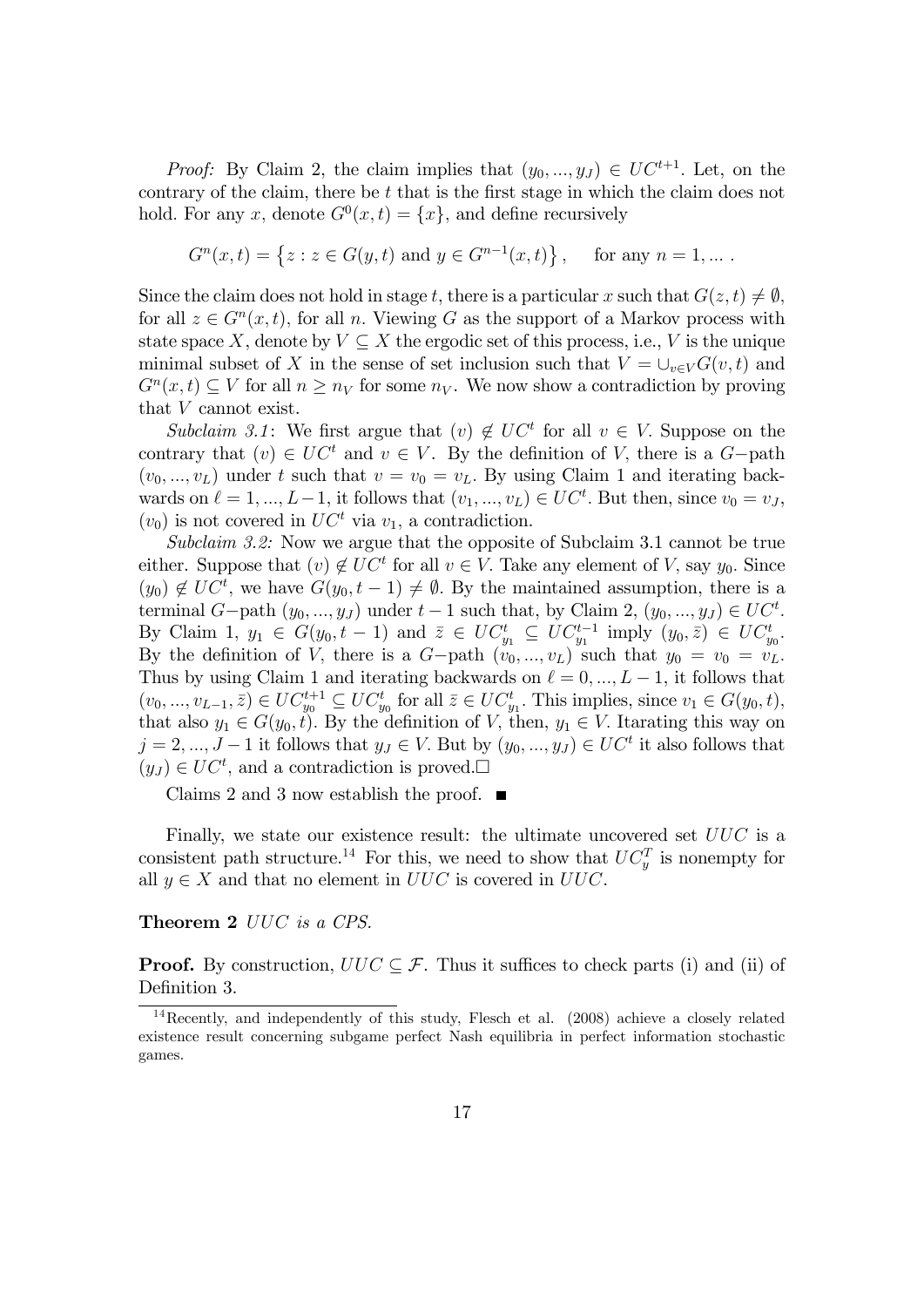(i). By Lemma 3,  $UC_y^T = UUC_y$  which is, by Lemma 4, nonempty, for all  $y \in X.$ 

(ii). By the construction of  $UUC$ ,  $uc(UUC) = UUC$ . Thus  $\bar{x} \in UUC$  is not covered in UUC, *i.e.*, there is no y and k such that  $\bar{y} \rhd_k \bar{x}$ , for all  $\bar{y} \in UUC_y$ .

The next result shows that  $UUC$  is the (unique) maximal consistent path structure in the sense of set inclusion:

Theorem 3 UUC contains as a subset any CPS.

**Proof.** Let  $\mathcal{C}$  be a CPS. Take any  $\bar{x} \in \mathcal{C}$ .

1<sup>st</sup> iteration: Since  $\bar{x}$  satisfies Definition 3(ii), and  $\mathcal{C} \subseteq \mathcal{F}$ , it follows that  $\bar{x}$  is not covered in  $UC^0 = \mathcal{F}$ . Hence  $\bar{x} \in uc(\mathcal{F}) = UC^1$ . Since  $\bar{x}$  was arbitrary,  $\mathcal{C} \subseteq UC^1$ .

 $2<sup>nd</sup>$  iteration: Since  $\bar{x}$  satisfies Definition 3(ii), and  $\mathcal{C} \subseteq UC^1$ , it follows that  $\bar{x}$  is not covered in  $UC^1$ . Hence  $\bar{x} \in uc(UC^1) = UC^2$ . Since  $\bar{x}$  was arbitrary,  $C \subseteq UC^2$ . . . .

 $T<sup>th</sup>$  iteration: Since  $\bar{x}$  satisfies Definition 3(ii), and  $\mathcal{C} \subseteq UC^{T-1}$ , it follows that  $\bar{x}$  is not covered in  $UC^{T-1}$ . Hence  $\bar{x} \in uc(UC^{T-1}) = UC^{T}$ . Since  $\bar{x}$  was arbitrary,  $\mathcal{C} \subset UC^T =: UUC.$ 

Since the  $UUC$  is obtained via a well defined recursive process, there is no question about its existence. By Theorems 2 and 1, one can construct a terminating equilibrium process of coalition formation on UUC. Hence we can conclude that a dynamic equilibrium process of coalition formation is guaranteed to exist.

**Corollary 2** There is a DEPCF  $\sigma$  such that  $\bar{\sigma}(H) = UUC$ .

By Theorem 3, we have also characterized outcomes that are implementable with any equilibrium.

Corollary 3 The set of outcomes that are implementable via any DEPCF is contained in  $\mu$ [UUC].

### 3.2 Computational Considerations

The problem with game theoretic solution concepts is often their computability. Such questions are particularly acute here since the set of paths  $\mathcal X$  typically contains infinitely many elements. It should not be clear a priori whether coalitional equilibria, or outcomes they implement, can be identified via a procedure that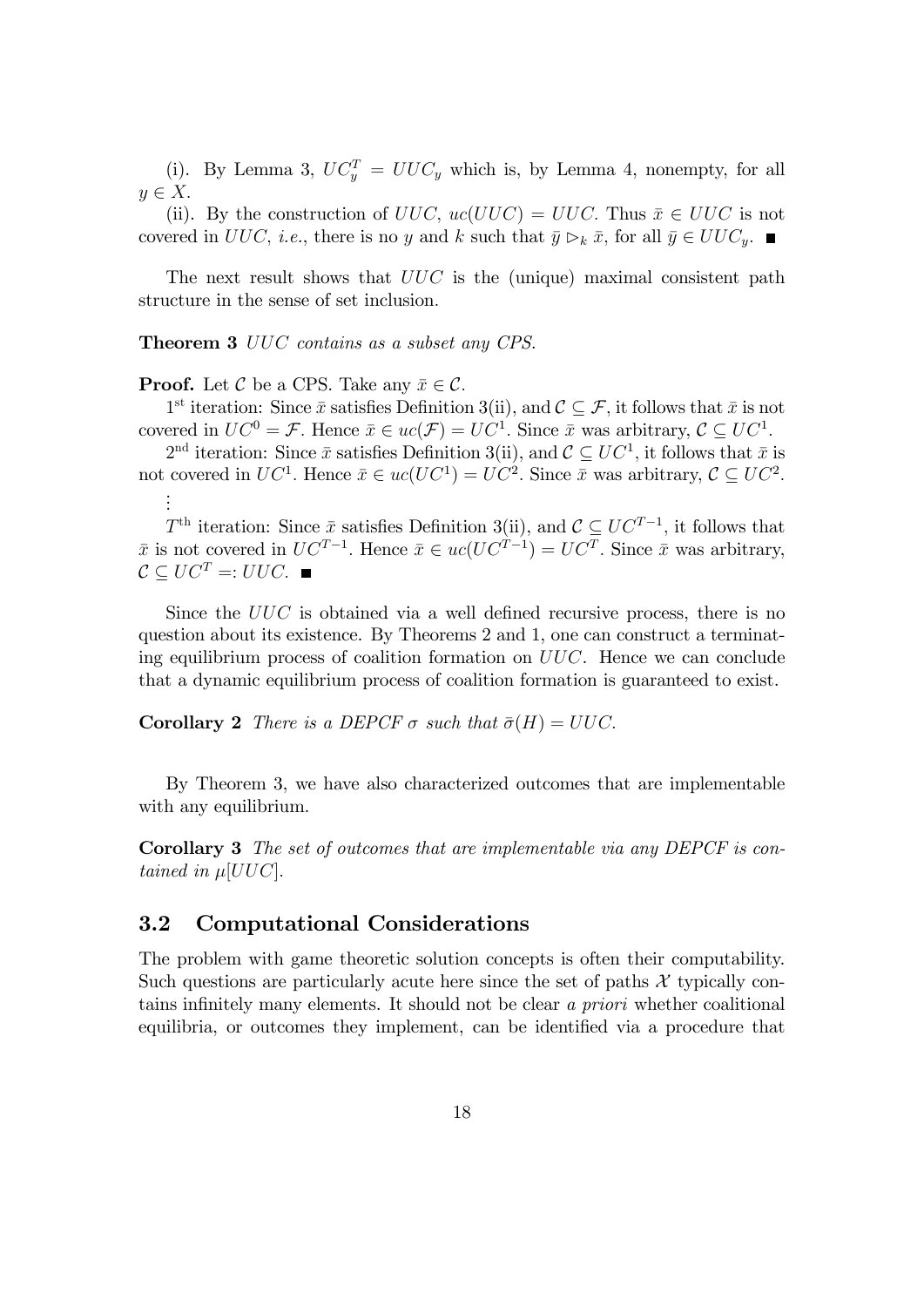terminates in finite time. Applicability of such a solution would, of course, be questionable.<sup>15</sup>

We now show that these concerns are unwarranted. A convenient algorithm for computing the relevant elements of the ultimate uncovered set, i.e. the largest consistent path structure, is provided. This algorithm, which terminates in finite time, thus generates a complete description of the outcomes that can be implemented via a dynamic process of coalition formation.

In order to establish the desired results, we develop a notion that captures the relavent information contained in a path in the simpliest possible form. We say that  $\bar{y} = (y_0, ..., y_L) \in \mathcal{X}$  is a reduction of  $\bar{x} = (x_0, ..., x_K) \in \mathcal{X}$  if  $x_0 = y_0$ ,  $x_K = y_L$ , and  $\{(y_l, y_{l+1})_{l=0}^{L-1}\}\subseteq \{(x_k, x_{k+1})_{k=0}^{K-1}\}\.$  Then  $\bar{y}$  is a full reduction of  $\bar{x}$  if it is a reduction of  $\bar{x}$  and if the only reduction of  $\bar{y}$  is  $\bar{y}$  itself. That is,  $\bar{y}$  contains a minimum amount of edges of  $\bar{x}$  that are needed to travel from  $x_0$  to  $x_K$ . Note that the reduction -relation is transitive. Since the paths contain at most finitely many distinct elements, each  $\bar{x}$  has a full reduction. However, a full reduction of  $\bar{x}$  need not be unique.

For any set B of paths, denote by  $fr(\mathcal{B})$  the collection of all full reductions of the elements in  $\mathcal{B}$ , *i.e.*, the elements of  $\mathcal{X}$  that are full reductions of  $\mathcal{B}$ . Note that any path  $(x_0, ..., x_K)$  that contains a cycle such that  $x_k = x_l$  for some  $k < l$ , cannot be a full reduction since  $(x_0, ..., x_k, x_{l+1}, ..., x_K)$  is a reduction of  $(x_0, ..., x_K)$  but not vice versa. Thus, since any fully reduced path is acyclic and since X contains finitely many elements, the set of fully reduced paths  $fr(X)$  can be identified in finite time.

The full reduction -operation preserves two important aspects of consistent paths structures: the initial status quo and the feasibility. More formally,

$$
\mathcal{B} \subseteq \mathcal{F}_x \text{ implies } fr(\mathcal{B}) \subseteq \mathcal{F}_x. \tag{9}
$$

The following observation is now easily deduced from (9).

#### **Lemma 5** If C is a CPS meeting Definition 3 then so is  $fr(\mathcal{C})$ .

Thus, when identifying consistent path structures - or outcomes that can be implemented via them - it is in general sufficient to focus on consistent path structures that are composed of fully reduced feasible paths  $fr(\mathcal{F})$ . In particular, the fully reduced form of the feasible ultimate uncovered set  $fr(UUC)$  is a consistent path structure.

Now we describe a finite procedure that identifies the fully reduced ultimate uncovered set  $fr(UUC)$ . Identify  $fr(\mathcal{F})$ . Define recursively the uncovered set and its iterations on the set of fully reduced paths:  $UC_{FR}^0 = fr(\mathcal{F})$  and  $UC_{FR}^{j+1} =$ 

<sup>15</sup>See Dutta (1988) for a related and inspiring discussion.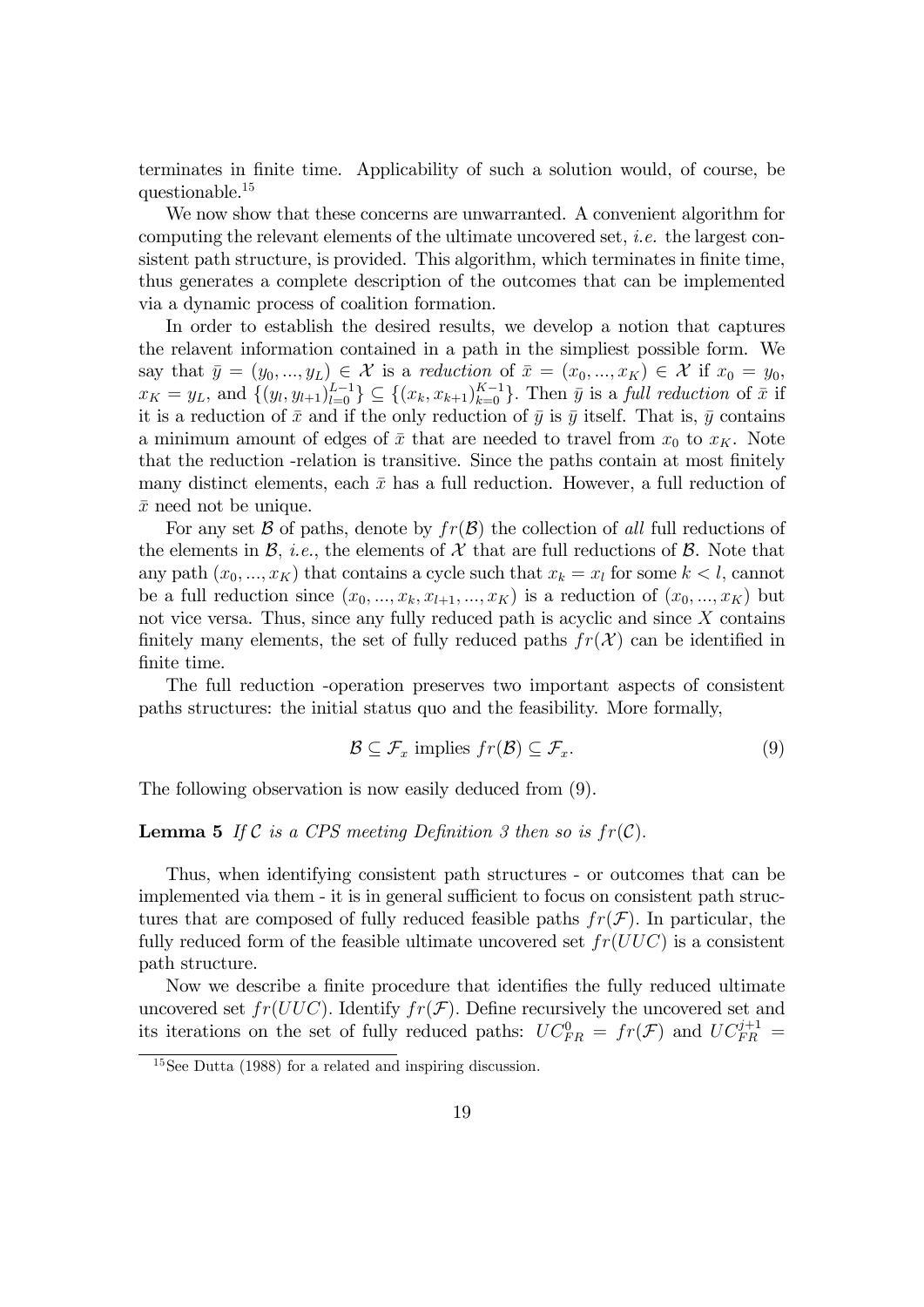$uc(UC_{FR}^j)$  for all  $j = 0, ...$ . The fully reduced ultimate uncovered set is then defined by  $UUC_{FR} = UC_{FR}^{\infty}$ . Since, by the argument made in Lemma 3, only finitely many iterations are needed for  $UC_{FR}^t$  to converge,  $UUC_{FR}$  can be identified in finite time.

Thus  $UUC_{FR}$  can be identified in finite time. Our aim is to show that  $UUC_{FR}$ is a CPS and contains as subsets all fully reduced CPSs. This implies that the endpoints of the paths in  $UUC_{FR}$  are the outcomes that are implementable in any dynamic equilibrium process of coalition formation.

Our first task is to show that  $UUC_{FR}$  coincides with  $fr(UUC)$  and is contained in UUC:

#### **Lemma 6**  $fr(UUC) = UUC_{FR} \subseteq UUC$ .

# **Proof.** *Claim 1:*  $UC_{FR}^t \subseteq UC^t$ , for all t.

*Proof*: Let t be the first stage in which  $\bar{x} \in UC_{FR}^{t} \setminus UC^{t}$ , for some  $\bar{x}$ . Hence  $UC_{FR}^{t-1} \subseteq UC^{t-1}$ . But then, by the definition of covering, since  $\bar{x}$  is covered in  $UC^{t-1}$ , it must be covered in  $UC_{FR}^{t-1}$ . But this contradicts  $\bar{x} \in UC_{FR}^{t}$ .

 $Claim 2: fr(UC<sup>t</sup>) \subseteq UC<sup>t</sup>$ , for all t.

*Proof*: Let t be the first stage in which there is  $\bar{x} \in fr(UC^t) \setminus UC^t$ . Since  $\bar{x} \in \text{rank}(UC^t)$  $fr(UC<sup>t</sup>)$ ,  $\bar{x}$  must be a full reduction of some  $\bar{y} \in UC<sup>t</sup>$ . But by the definition of full reduction, the assumption that  $\bar{x}$  is covered in  $UC^{t-1}$ contradicts the assumption that  $\bar{y}$  is not covered in  $UC^{t-1}$ .

*Claim 3:*  $UC_{FR}^t = fr(UC^t)$  for all t.

Proof: Since the full reduction of a set of fully reduced paths is the set itself, it follows by Claim 1 that  $UC_{FR}^t = fr(UC_{FR}^t) \subseteq fr(UC^t)$ , for all t. For the other direction, let t be the first stage in which  $\bar{x} \in fr(UC^t) \setminus UC_{FR}^t$ , for some  $\bar{x}$ . Hence,  $fr(UC^{t-1}) \subseteq UC_{FR}^{t-1}$ . But then, by the definition of covering, since  $\bar{x}$  is covered in  $UC_{FR}^{t-1}$  it must be covered in  $fr(UC^{t-1})$ . By the definition of full reduction,  $\bar{x}$ is also covered in  $UC^{t-1}$ . Hence  $\bar{x} \notin UC^t$ . But then  $\bar{x} \in fr(UC^t) \setminus UC^t$ , which contradicts Claim 2. Thus  $fr(UC<sup>t</sup>) \subseteq UC<sup>t</sup><sub>FR</sub>$ , for all  $t.\Box$ 

Claim  $\varphi$ :  $fr(UUC) = UUC_{FR} \subseteq UUC$ .

*Proof*: Combining Claims 1 and 3, we have  $fr(UC<sup>t</sup>) = UC<sup>t</sup><sub>FR</sub> \subseteq UC<sup>t</sup>$  for all t. The fact that only finitely many iterations are needed gives the result.  $\blacksquare$ 

From Lemmata 5 and 6 it now follows that also the largest consistent path structure can be described directly in terms of fully reduced paths via the iterative procedure that identifies  $UUC_{FR}$ .

**Theorem 4**  $UUC_{FR}$  is a CPS. Moreover,  $UUC_{FR}$  contains as a subset any fully reduced CPS.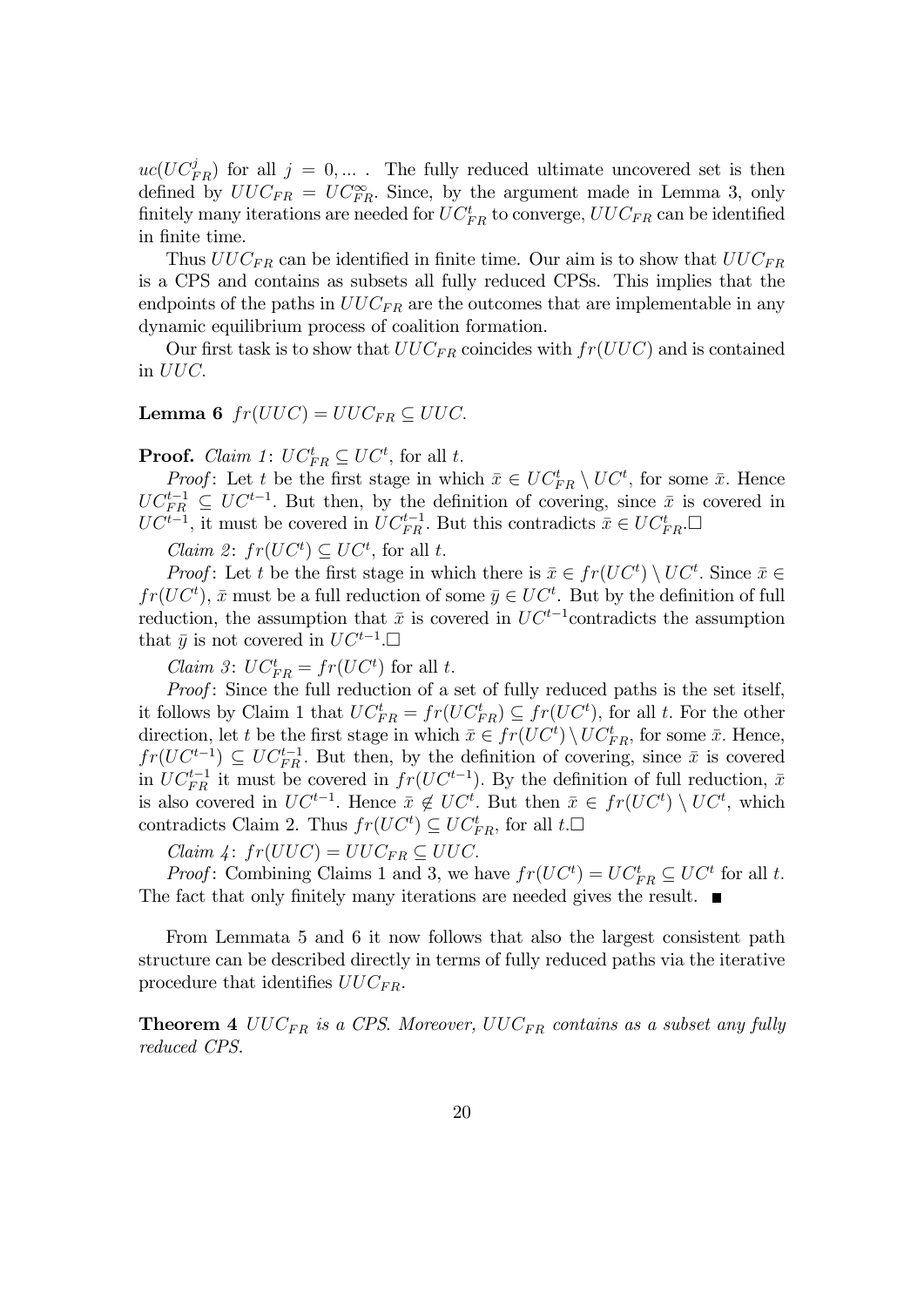**Proof.** By Lemma 5,  $fr(UUC)$  is a CPS. By Lemma 6,  $fr(UUC) = UUC_{FR}$ . Thus  $UUC_{FR}$  is a CPS.

By Theorem 2,  $UUC$  contains any CPS  $C$  as a subset. Thus, by Lemma 6,  $UUC_{FR}$  contains  $fr(\mathcal{C})$  as a subset.  $\blacksquare$ 

Furthermore, since the final element of a path is invariant with respect to the full reduction -operation, *i.e.*,  $\mu[\mathcal{B}] = \mu[f(\mathcal{B})]$  for any  $\mathcal{B} \subseteq \mathcal{X}$ , it follows that the outcomes that can be implemented with UUC coincide with the outcomes that can be implemented with  $UUC_{FR}$ .

Theorem 5 The set of outcomes that are implementable via any DEPCF is contained in  $\mu[UUC_{FR}]$ .

**Proof.** By Corollary 3, Lemma 6, and since  $\mu[UUC_{FR}] = \mu[UUC]$ .

We have thus constructed a procedure that specifies, in finitely many steps, the outcomes that can be implemented in any equilibrium process of coalition formation. The collection of paths identified by the procedure also contains the reduced forms of all dynamic equilibrium processes of coalition formation and, moreover, it constitutes itself a dynamic equilibrium process of coalition formation. It is fair to say that the procedure provides all the information that is needed for the analysis of coalitional behavior.

### 4 Finitistic Equilibria

We have assumed that the processes of coalition formation are history dependent and implement an outcome in finite time. These assumptions problematic if (a) the process has to have infinite memory, (b) there is no upper bound on how long will it take to implement an outcome. In this section we collect the results of the previous sections to argue that neither of these concerns is warranted.

Recall that the dynamic process of coalition formation  $\sigma^*$  used in Lemma 1 uses a state space Q that has the same cardinality as the consistent path structure  $\mathcal C$  on which it is built. By Lemma 5, a full reduction  $fr(\mathcal{C})$  of C is also a consistent path structure. In terms of real consequences, however,  $fr(\mathcal{C})$  and  $\mathcal{C}$  are equivalent, *i.e.*,  $\mu[f_T(\mathcal{C})] = \mu[\mathcal{C}]$ . Since fully reduced paths are necessarily acyclic, it follows that  $fr(\mathcal{C})$  contains finitely many elements. Since, by Theorem 1, any consistent paths structure can be identified with a dynamic equilibrium processes of coalition formation, we can conclude that, in terms real consequences (implemented outcomes) it is without loss of generality to assume that the process is Önite state Markov chains: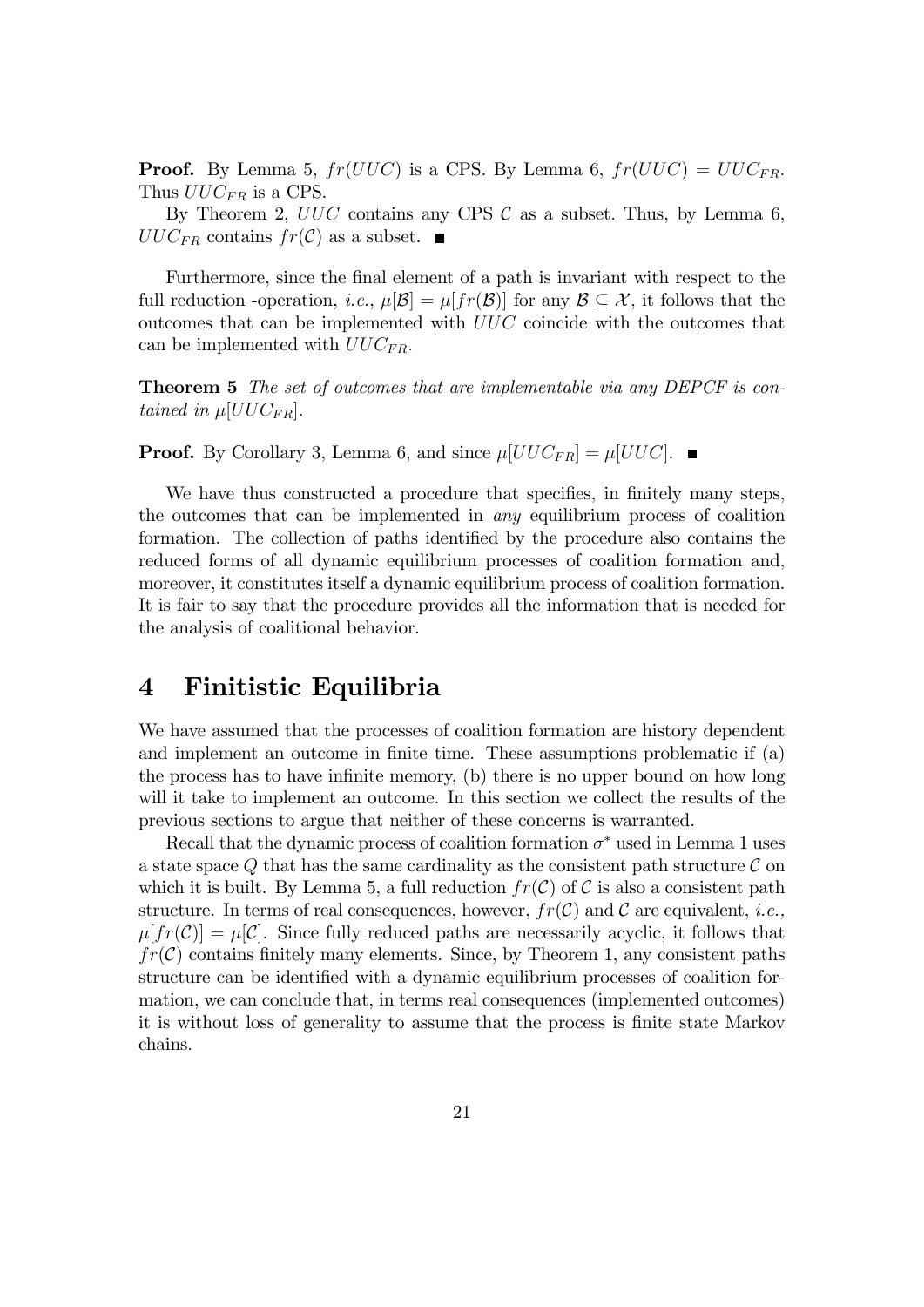Corollary 4 There is a DEPCF that is a finite state Markov chain. Moreover, for any DEPCF there is another DEPCF, equivalent in terms of real consequences, that is a finite state Markov chain.

Moreover, ince dynamic equilibrium processes of coalition formation can be identified with consistent path structures, any property of paths in a consistent path structure translated directly to an observation concerning equlibria. Since  $fr(\mathcal{C})$  contains finitely many paths that are, at most, finitely long, final element of any path in  $fr(\mathcal{C})$  can be reached in finitely many steps. Hence Theorem 1 implies the following corollary.

Corollary 5 There is a DEPCF that that implements an outcome in uniformly bounded time after any history. Moreover, for any DEPCF there is another DE-PCF, equivalent in terms of real consequences, that implements an outcome in uniformly bounded time after any history.

### 5 Relation to Other Models

In this section, we relate our solution to some existing equilibrium notions of coalition formation.

### 5.1 Blocking in Real Time

In this section we relate our one-shot coalitional game to the model of real time blocking of KR (Konishi and Ray, 2003) (see also Ray, 2007).<sup>16</sup> Now X is is interpreted as a set of *states* and  $u_i$  is a utility function of player  $i \in N$  over X. Analogously to the model above,  $F_S(x) \subseteq X$  is the set of states achievable by a one-step coalitional move in state x by a coalition S. It assumed that  $x \in \bigcap_S F_S(x)$ to guarantee that staying in  $x$  - once reached - is possible.

Let H be the set of all histories of states  $(x_0, ..., x_t)$  such that  $x_0 = x^*$ . A deterministic process of coalition formation PCF is now a function  $p : H \to X$ , capturing transitions from one state to another. Letting  $p^0(h) = p(h)$  and  $p^t(h) =$  $p(h, p^0(h), ..., p^{t-1}(h)),$  for all  $t = 1, ...$ , denote by  $\bar{p}(h) = (p^0(h), p^1(h), ...)$  the chain of states that will materialize along the PCF  $p$ , starting from history  $h$ . All walkable chains are denoted by  $\bar{p}(H) = {\bar{p}(h) : h \in H}$ . A PCF p is absorbing.<sup>17</sup>

 $16$ Hyndman and Ray (2007) and Gomez and Jehiel (2005) are other papers with real time coalitional negotiation. However, there the negotiation is noncooperative, based on a protocol.

<sup>&</sup>lt;sup>17</sup>Equivalently, we assume that p is an absorbing (deterministic) Markov chain with finite state space.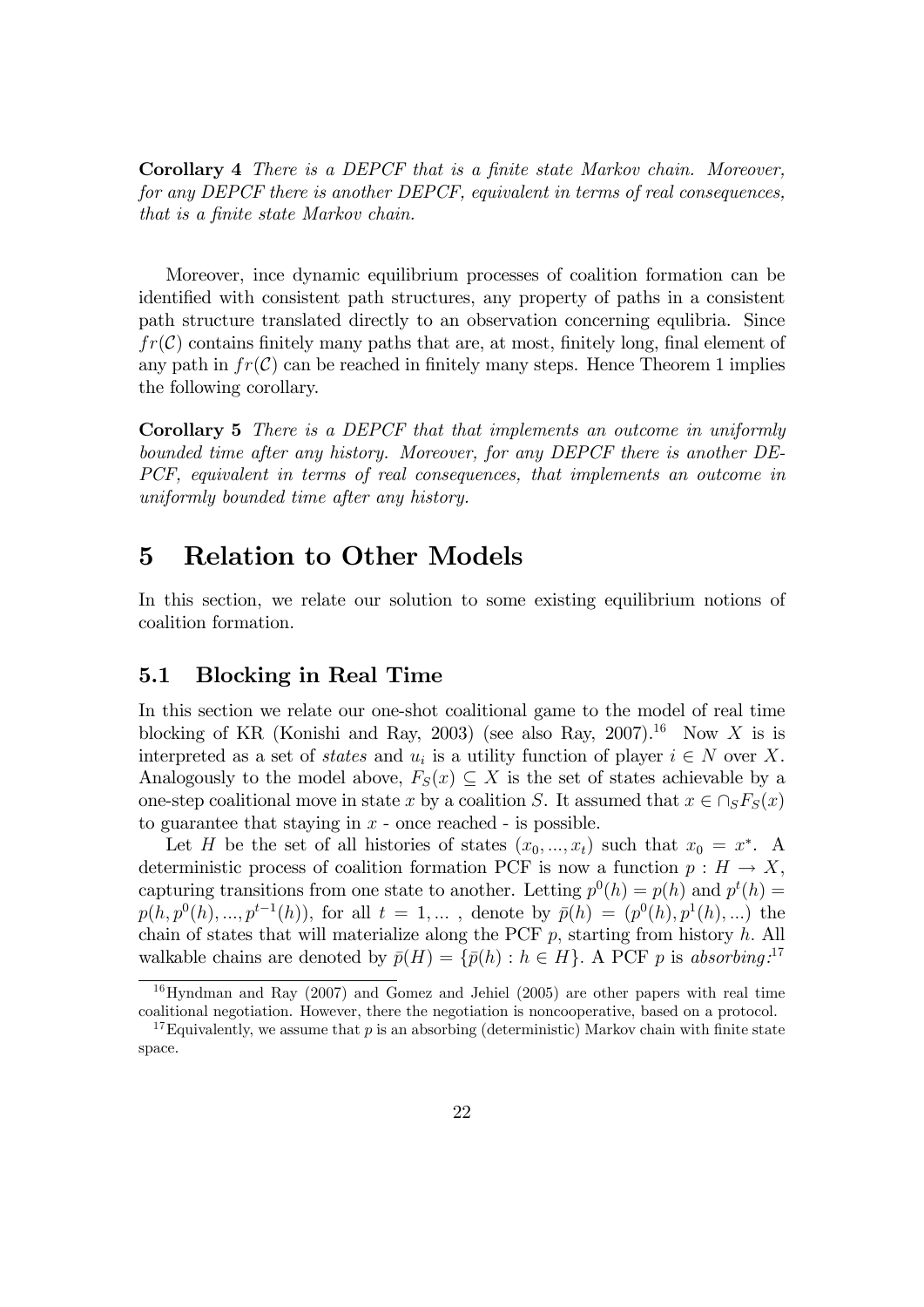if for any history h there is an integer  $T_h < \infty$  such that there is  $x \in X$  such that

$$
p^t(h) = x, \text{ for all } t > T. \tag{10}
$$

The absorbing state of the PCF p starting from history h, denoted by  $\alpha[\bar{p}(h)]$ , is then well defined for all  $h$ .

We evaluate the players' intertemporal payoffs by the *limit-of-the-means* criterion:

$$
V_i(h) = \lim_{T \to \infty} \frac{\sum_{t=0}^T u_i(p^t(h))}{T}.
$$

Such payoff exists whenever PCF  $p$  is absorbing:

$$
V_i(h) = u_i(\alpha[\bar{p}(h)]), \text{ for all } h \in H.
$$

Profitable moves and efficiency concepts are defined analogously to the one-shot game discussed before. That is, given an absorbing PCF p and a history  $(h, x)$ , coalition S has a weakly preferred move  $y \in F_S(x)$  from x if  $V_i(h, x, y) \geq u_i(x)$ for all  $i \in S$ . Further, a move  $y \in F_S(x)$  is efficient for coalition S if there is no  $z \in F_S(x)$  such that  $V_i(h, x, z) > V_i(h, x, y)$  for all  $i \in S$ .

Given these notions, we may now define a modifed version of the equilibrium criterion of KR. A dynamic, deterministic, absorbing PCF  $p$  forms an equilibrium if the following two conditions hold, for any  $(h, x) \in H$ :

- 1. If  $p(h, x) \in X \setminus \{x\}$ , then  $p(h, x)$  is an efficient and weakly preferred move from x for  $S(x, p(h, x))$ .
- 2. If  $p(h, x) = x$ , then x is an efficient move from x for all S.

Given this equilibrium criterion, it is now clear that this version of dynamic equilibrium process of coalition formation is equivalent with the one defined for terminating processes. That is, the set of states that are absorbing after some history in some equilibrium of the KR model of real time blocking coincides with the set of outcomes that are implementable after some history in a corresponding equilibrium of the one-shot game.

However, as hinted above, our solution differs from KR in two ways (apart from allowing the process to be history dependent). First, part 2 of the condition in KR is slightly stronger as it requires that if the status quo state  $x$  is not efficient for some coalition, then the equilibrium move must be efficient and *strictly* preferred move from  $x$  for some coalition (we only demand weak preference, by part 1 of the condition).<sup>18</sup> This additional desideratum would affect the sufficiency but not

 $18$ The motivation for this weakening is our focus on properties of the solution that stem from the one-deviation principle.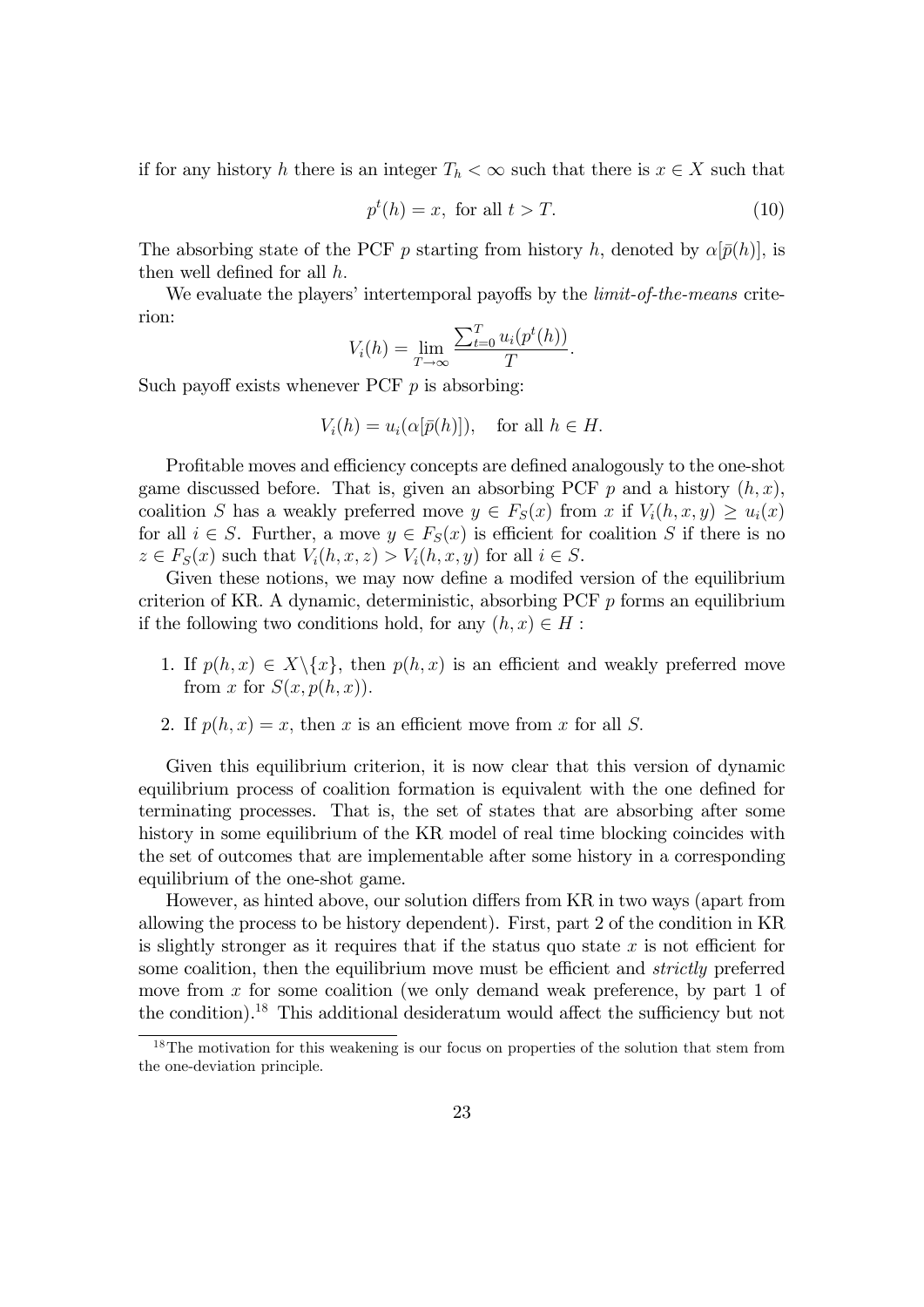the necessity of the characterization in Theorem 1. Second, in the original formulation of KR, intertemporal preferences are captured by the discounting criterion. Formally, given a discount factor  $\delta \in (0,1)$ , player i's value function  $V_i^{\delta}$  is derived as the solution to the recursive expression (see Ray, 2007)

$$
V_i^{\delta}(h, x) = (1 - \delta)u_i(x) + \delta V_i^{\delta}(h, x, p(h, x)).
$$
\n(11)

KR define the coalitional preferences and efficiency criteria and,  $\alpha$  fortiori, the solution vis-a-vis the these value functions. $^{19}$ 

We should add that there are games in which the way intertemporal payoffs are evaluated (even in the limit) does make a difference. An example is given in Appendix A.

### 5.2 Largest Consistent Set

Rosenthal (1972) and Chwe (1994) define a general framework of coalitiuon formation used in this work. Chwe's (1994) aim is to rule out outcomes whose stability could never be an issue. His solution, the largest consistent set, always exists and is one of the most frequently used solutions in applications. We demonstrate that the set of outcomes that are implementable via any dynamic equilibrium process of coalition formation is a subset (sometimes strict) of the largest consistent set.

The now we develop Chwe's (1994) solution. To this end, an outcome  $y \in X$ indirectly dominates x if there is a feasible path  $(x_0, ..., x_K) \in \mathcal{F}$  such that  $x_0 = x$ ;  $y = x_K$  (recall our the definition (2) of a feasible path).<sup>20</sup> Set  $C \subseteq X$  is a consistent set if C consists of all x for which the following holds: if  $z \in F_S(x)$ , then there is  $y \in C$  such that either  $y = z$  or y indirectly dominates z and  $y \nless g x$ . Chwe showed that a consistent set exists and the largest (in the sense of set inclusion) consistent set is unique.

We show that, in terms of implementable outcomes, dynamic equilibrium process of coalition formation is a reÖnement of the largest consistent set. We do this by first showing that the ultimate uncovered set implements a consistent set of outcomes.

#### **Proposition 1**  $\mu$ [UUC] is a subset of the largest consistent set.

**Proof.** It suffices to show that  $[UUC]$  is a consistent set. Suppose, on the contrary, that this is not the case. Then there is an  $x \in \mu[UUC]$ , an S, and a  $z \in F_S(x)$ 

<sup>&</sup>lt;sup>19</sup>In KR, a history dependent version of weak preference reads  $V_i^{\delta}(h, x, y) \ge V_i^{\delta}(h, x)$  for all i and for all S. However, given the definition of  $V_i^{\delta}$ , this is equivalent to  $V_i^{\delta}(h, x, y) \geq u_i(x)$  for all  $i$  and for all  $S$ .

<sup>&</sup>lt;sup>20</sup>As Konishi and Ray (2003) and Ray (2007), we appeal to the weaker version of Chwe's (1994) notion of indirect dominance. The original one requires strict preference.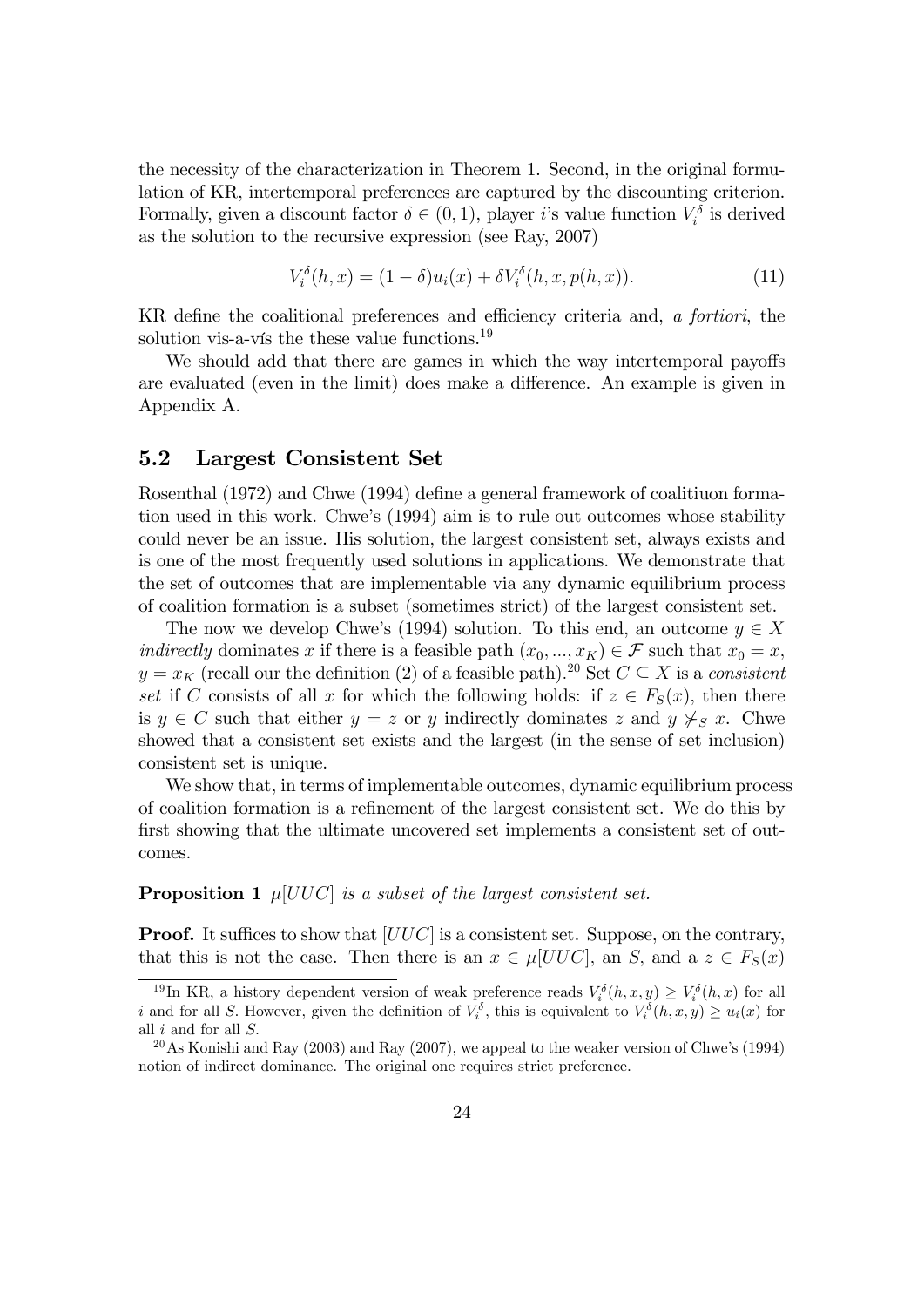such that  $\mu[\bar{y}] \succ_S x$ , for all  $\bar{y} \in \mathcal{F}_z \cap UUC$ . But since there is  $\bar{x} \in UUC$  such that  $\mu[\bar{x}] = x$ , this contradicts the assumption that  $UUC = uc(UUC)$ . That is, that  $\bar{x}$ is not covered in  $UUC.$ 

Importantly,  $\mu[UUC]$  need not coincide with the largest consistent set. We now show via an example that  $\mu[UUC]$  can be a *strict* subset of the largest consistent set. Consider the game depicted in Figure 2.





Here  $N = \{1,2,3\}, X = \{a,b,c,d\}.$  Numerical payoffs (in the order of player indices) from choices  $a, b, c$ , and  $d$  are, respectively,  $(0, 0, 1), (0, 1, 0), (1, 0, 0)$ ; and  $(2, 2, 2)$ . The largest consistent set is  $\{a, b, d\}$ . However, the largest consistent path structure  $UUC$  consists the paths  $\{(a, b, c, d), (b, c, d), (c, d), (d)\}\$ , and hence  $\mu[UUC] = \{d\}.$ 

KR show that all absorbing states of stationary absorbing deterministic equilibrum processes that have the Markovian property lie in the largest consistent set. Our results thus indicate that this property holds even without the Markovian restriction.

### 5.3 Stable Standard of Behavior and a Full Coalitional Equilibrium

Mariotti (1997) and Xue (1998) are motivated by considerations that are closely related to this paper (see also Mariotti and Xue, 2003). In this section, we discuss their solutions, full coalitional equilibrium and stable standard of behavior, respectively, from the viewpoint of dynamic equilibrium processes of coalition formation.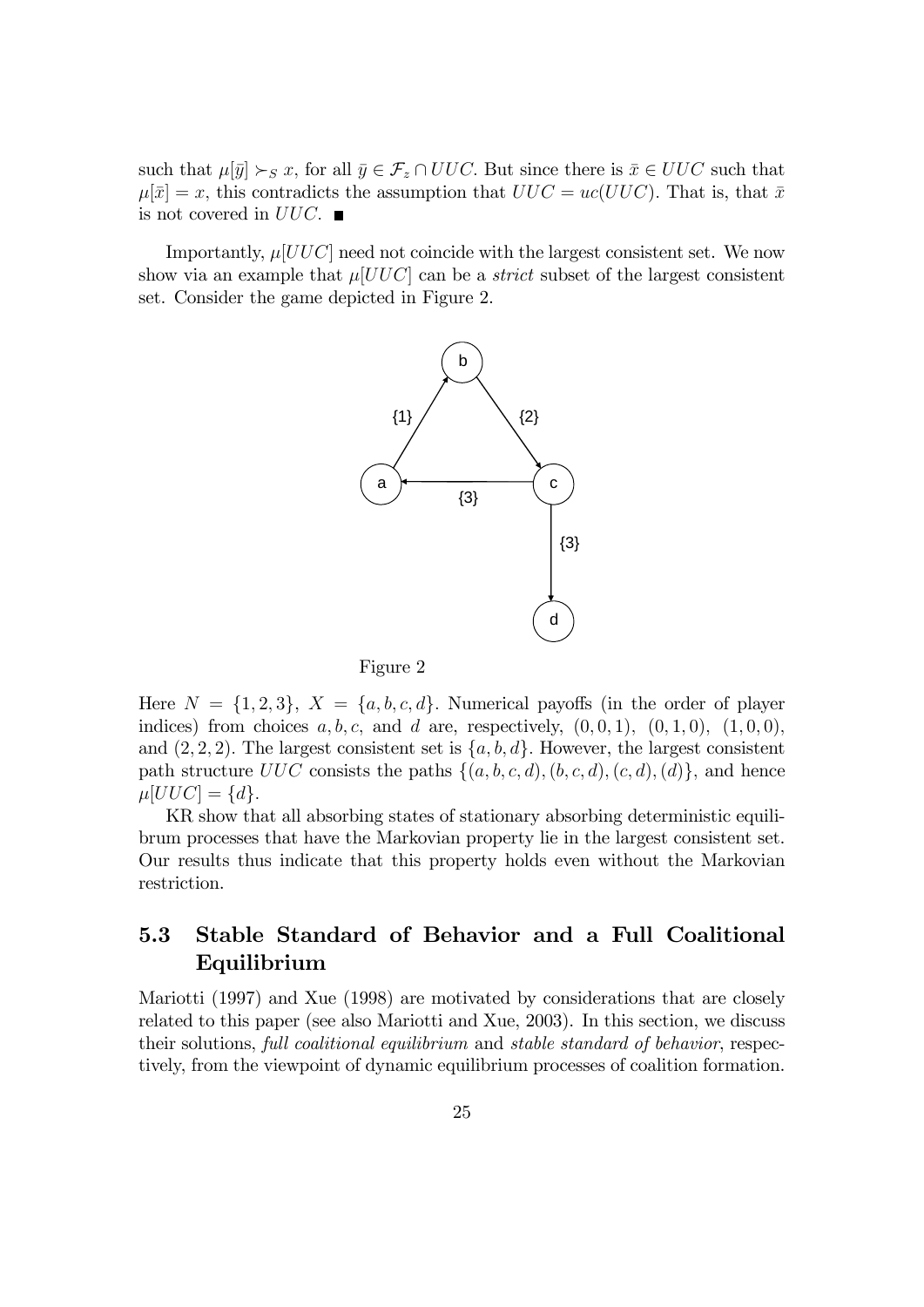Xue (1998), arguing that the largest consistent set is too permissive, imposes a consistency criterion on paths rather than on outcomes. His starting point is the observation that - since in a dynamic environment play can move in equilibrium from one status quo to another before an outcome is implemented - what is crucial is the stability of paths rather than that of the outcomes. Xue (1998) uses Greenberg's (1991) foundational *Theory of Social Situations* to identify paths that are robust against deviations. This theory is based on the von Neumann-Morgenstern stable set approach. This solution concept bears similarity to the consistent path structure, the reduced form characterization of our solution. The difference between Xue's (1998) solution and ours is that the former permits deviations also by inactive coalitions. This property has concequences on the existence of the solution.

To interpret our results in the framework of Xue (1998), let us lay down the key ingredients of his model.<sup>21</sup> Assume that the alternative  $x \in X$  is the current status quo. Consider a path  $\bar{x}$  and some of its node  $x_k$ . Assume that a coalition S can replace  $x_k$  by some alternative  $y \neq x_{k+1}$ . In doing so, S is aware of that the set of feasible paths from y is  $\mathcal{F}_y$ . In contemplating such a deviation from y, however, members of S base their decision on comparing paths that might be followed by rational and farsighted individuals at y. Let  $SB(y) \subset \mathcal{F}_y$  denote this standard of behavior.

The following definition, which is adopted from Xue (1998), describes in our notation the conservative approach to stable standard of behavior.

#### **Definition 5** A standard of behavior SB is conservatively stable if it is

Internally stable: for all  $x \in X$ , if  $\bar{x} \in SB(x)$ , then there is no y, coalition S, and k such that  $y \in F_S(x_k) \setminus \{x_{k+1}\}\$ , and  $\mu[\bar{y}] \succ_S \mu[\bar{x}]$ , for all  $\bar{y} \in SB(y)$ ,

Externally stable: for all  $x \in X$ , if  $\bar{x} \in \mathcal{F}_x \setminus SB(x)$ , then there is y, coalition S, and k such that  $y \in F_S(x_k) \setminus \{x_{k+1}\}\$ , and  $\mu[\bar{y}] \succ_S \mu[\bar{x}]$ , for all  $\bar{y} \in SB(y)$ .

To see most transparently the relationship between our solution concept and the conservatively stable standard of behavior of Xue (1998), let us spell out the key features of the feasible ultimate uncovered set in the language of internal and external stability.

#### **Remark 1** The ultimate uncovered set UUC satisfies

Internal stability: if  $\bar{x} \in UUC$ , then there is no y and k such that  $y \in F_S(x_k) \setminus$  $\{x_{k+1}\}\$  and  $\mu[\bar{y}] \succ_S \mu[\bar{x}],$  for  $S = S(x_{k+1}, x_k)$ , and for all  $\bar{y} \in \mathcal{F}_y \cap UUC$ .

External stability: if  $\bar{x} \in \mathcal{F} \setminus UUC$ , then there is y and k such that  $y \in \mathcal{F}$  $F_S(x_k) \setminus \{x_{k+1}\}\$ and  $\mu[\bar{y}] \succ_S \mu[\bar{x}],$  for  $S = S(x_{k+1}, x_k)$ , and for all  $\bar{y} \in \mathcal{F}_y \cap UUC$ .

 $\sqrt[21]{\text{Referring to Greenberg's (1991)}$  Theory of Social Situations.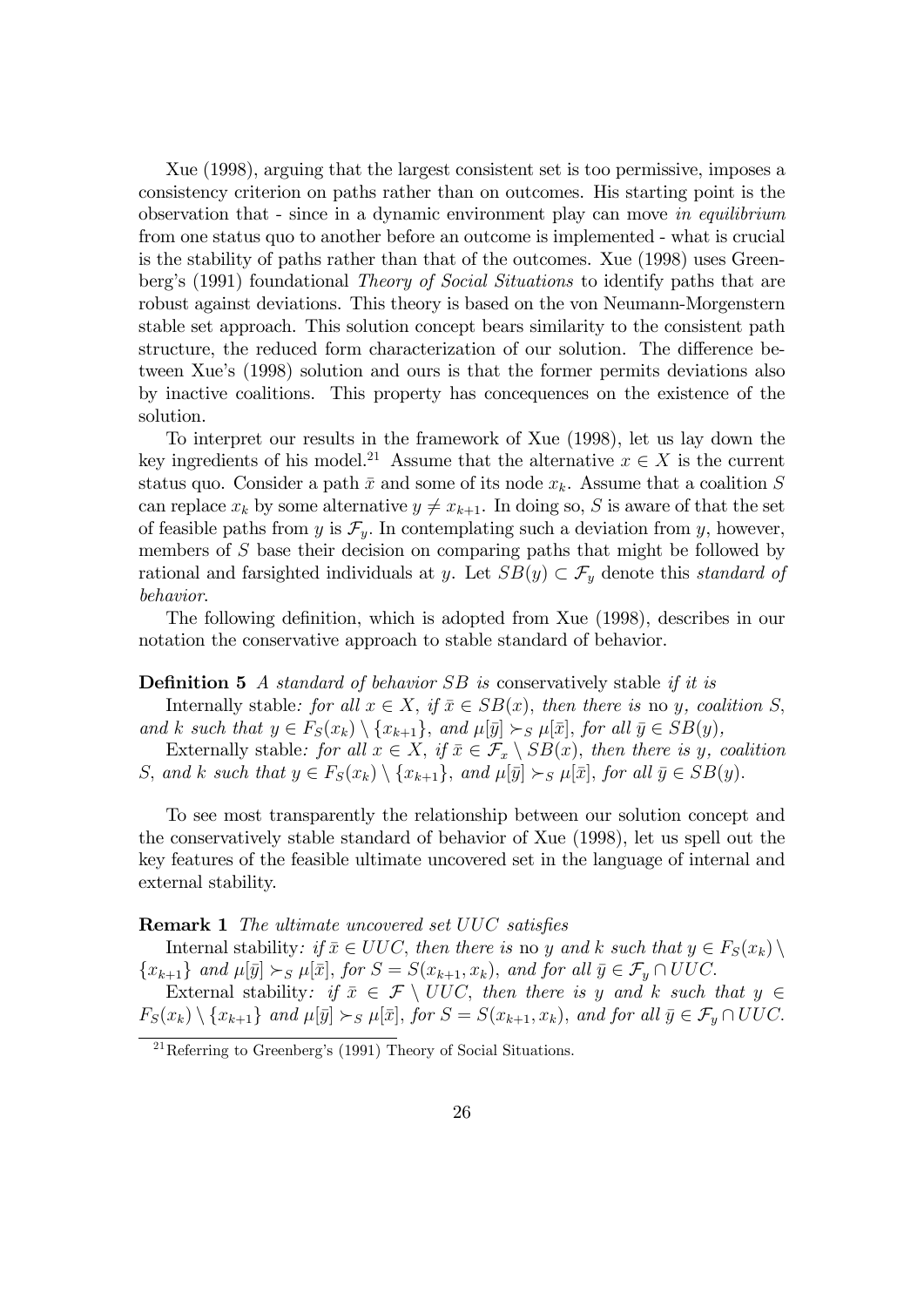Internal stability follows from the definition of consistent path structure. External stability, in turn, is a consequence of the construction of  $UUC$ ; every path outside  $UUC$  is covered in  $UUC$ . It is easy to see that the key difference between the solution concepts is that the notion of stable standard of behavior requires stability against arbitrary coalitional deviations whereas the ultimate uncovered set only with respect to the active coalition. Since the restriction affects both internal and external stability but to the different directions, there is no straightforward relationship between the concepts.

From these definitions it is clear that the notions of stable standard of behavior and the feasible ultimate uncovered set coincide in games where the collection of possibly active coalitions is singleton, i.e., where only one coalition may change the status quo at a time. Roughly, this corresponds to the scenarios where the coalitional game can be exhibited in the form of a simple recursive game (vis-a-vis interpreting coalitional preferences as a single individual's preferences).

The more stringent requirement for acceptable deviations prevent pathological blocking relationships and guarantees the existence of an ultimate uncovered set. Conversely, the leeway provided by arbitrary coalitional deviations in the context of stable standard of behavior is the reason for the occasional emptiness of the solution, as is the case in the following example (due to Xue, 1998):



where payoffs from a, b and c are, respectively,  $(0,0)$ ,  $(2,1)$ , and  $(1,2)$ . The unique conservative standard of behavior is empty. However, the ultimate uncovered set contains both the arcs:  $\mathcal{F}_a \cap UUC = \{(a, b), (a, c)\}\$ and hence  $\mu[UUC] = \{b, c\}.$ 

To the best of our knowledge, Mariotti (1997) is the only paper in the literature that explicitly models history dependent coalitional strategies. Although his set up is different from this paper, there are notable similarities in how strategic behavior is modeled. In fact, we argue that all conditions imposed on his full coalitional equilibrium -solution are also satisfied by our solution. Hence, our existence result can also be applied to Mariottiís set up.

Let us sketch Mariotti's (1997) model, where players seek to form an agreement of how to play a strategic form game. The game is defined by sets  $A_i$  of actions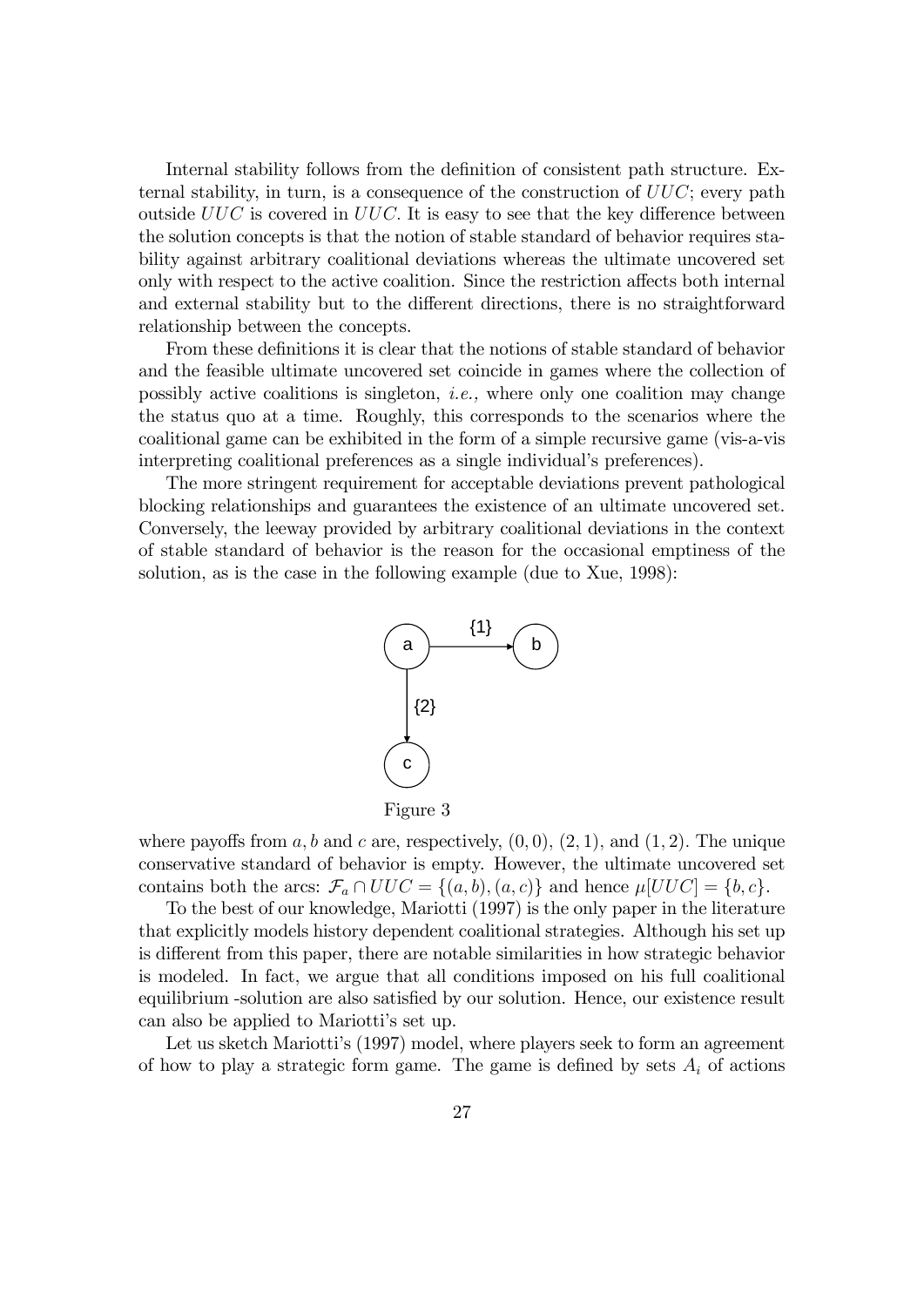for each player  $i$ . Preferences are defined over the set of all profiles of possible actions  $A_N = \times_{i \in N} A_i$ . The play proceeds by coalitions S proposing a profile of actions in  $A_S = \times_{i \in S} A_i$ . If coalition S serves a the proposer, then the choices of the complementary coalition  $-S$  are herited from the current status quo profile. Hence, the set of feasible outcomes of coalition  $S$ , given the status quo profile  $x \in X := A_N$ , is obtained by

$$
F_S(x) = \{(y_S, x_{-S}) : y_S \in A_S\} \subseteq X.
$$

Now we can apply Definition 1 to specify conditions under which an agreement in reached.

The key features of Mariottiís (1997) novel approach bear similarity to ours: The strategies are assumed history dependent and the focus is, at the outset, on strategies that implement an outcome in finite time. Also a version of the onedeviation property is used as the equilibrium criterion. While Mariotti's solution, full coalitional equilibrium, is richer in a sense that it allows the coalitions to disagree on how the play will evolve in the future, it is apparent the solution also permits the agents to agree on how the play proceeds. This is our basic assumption: the strategy specifies a unique future play path that is known by all players. Therefore we conclude that, in the case of a strategic form games, a dynamic equilibrium process of coalition formation is a particular case of a full coalitional equilibrium of Mariotti (1997). By Corollary 2 it then follows that also a full coalitional equilibrium exists.<sup>22</sup> However, of there may well be many full coalitional equilibria of which our characterization cannot say much.

### 6 Efficiency

A recurrent theme in coalitional analysis is efficiency. A classic argument that goes under the name of the Coase theorem says that an outcome that results from unrestricted bargaining will always be efficient: otherwise it would be blocked by another outcome that all players prefer. This intuition is not sufficient in the current framwork.

Rosenthalís centipede game is an example of a game in which the dynamic equilibrium process of coalition formation does not implement an efficient outcome (in finite games of perfect information, the equilibrium coincides with the backwards induction -solution). But the centipede game is not a good example since the Coase theorem appeals to the coalitions' inability to *commit* to a bad outcome. This implicitly assumes that coalitional moves do not have irrecoverable

 $22$ There are minor differences in the defining inequalities of the two solutions concepts. However, such differences do not affect the qualitative nature of the results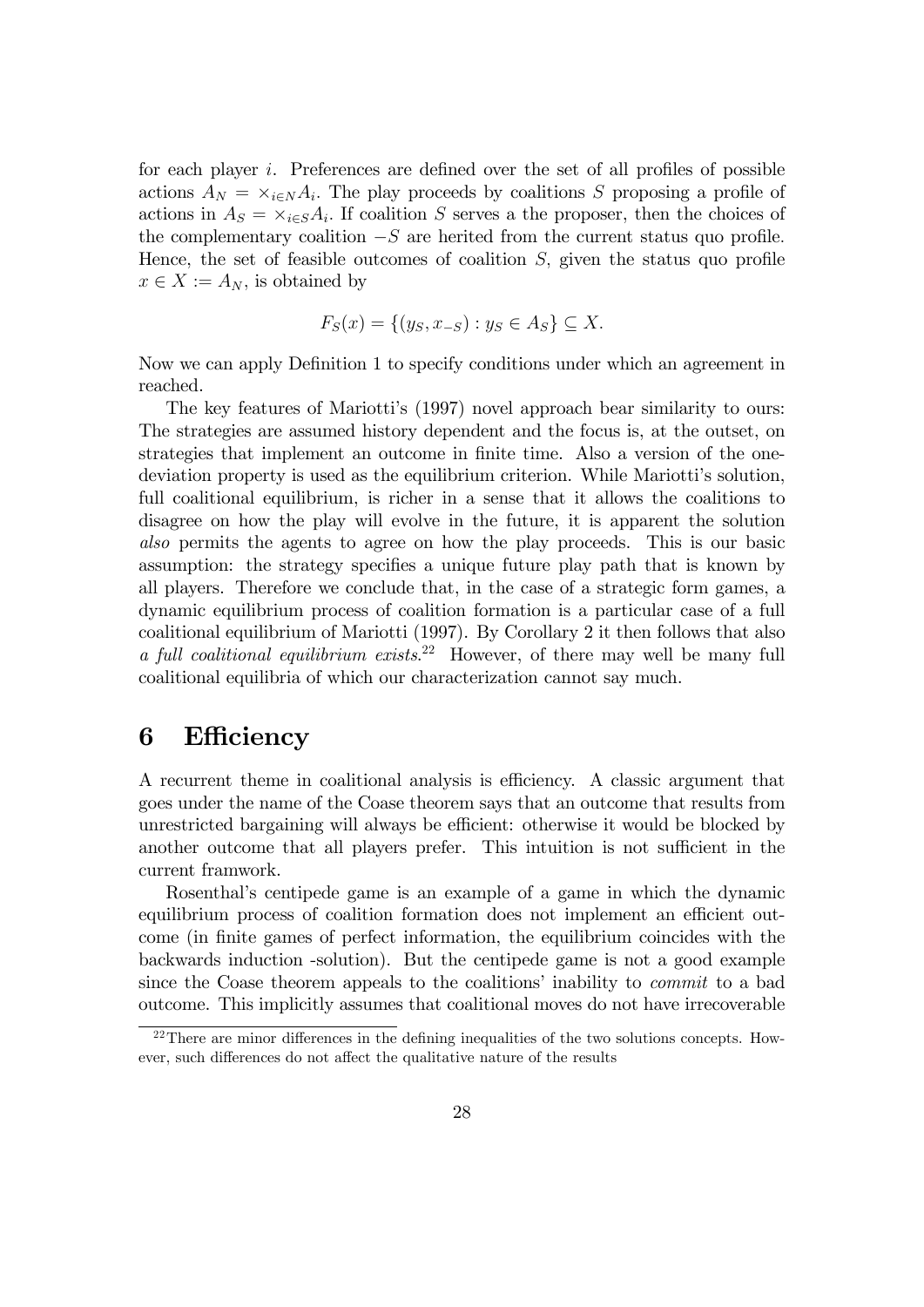consequences. This desideratum is met for example by games that are irreducible in a sense that from any node there is a path to any other node.

It turns out that irreducibility is not sufficient for efficiency. Consider the following anarchistic economy. There are two players 1 and 2: Assume that initial utility allocation is unequal, say  $4$  to player 1, and 1 to player 2. The worse of player, in this case 2, can pillage utility units from the other player, in this case from player 1 (cf. Jordan, 2005). Pillaging is costly so that 2 receives only one half of what he pillages. After pillaging, the players can increase, by common effort, both of their payoffs by one unit. This results in payoffs 1 and 4 for players 1 and 2, respectively.<sup>23</sup> Then the roles of the players are reversed in a sense that now the worse off player is 1 and he may pillage player 2's utility units. The game is depicted in Figure 4 where the directed edges reflect potential coalitional moves (numbers inside the nodes reflects the payoffs). The graph constitutes a circuit. Nodes  $(3, 0)$ and (0; 3) are Pareto dominated by the next nodes in the circuit. Nevertheless the largest consistent set, and hence  $\mu[UUC]$  by Proposition 1, consists only of the low payoff nodes  $(3,0)$  and  $(0,3)$ . Thus every dynamic equilibrium process of coalition formation implements only Pareto dominated outcomes.



Figure 4

One can argue that the inefficiency here is due to artificially restricted blocking relationships. A stronger requirement than irreducibility is *completeness*: for any y and x there is S such that  $y \in F_S(x)$ . But again, there are irreducible and complete games where  $\mu[UUC]$  contains only Pareto-dominated outcomes. An example is depicted in Appendix B.

A third, yet stronger condition on the graph would be that  $F_S(x) = X$  for all S, so that at each node all coalitions can move the play to any node. In such case

<sup>&</sup>lt;sup>23</sup>Pillaging by 2 is not possible when payoffs are  $(3,0)$  since pillaging itself requires some resources.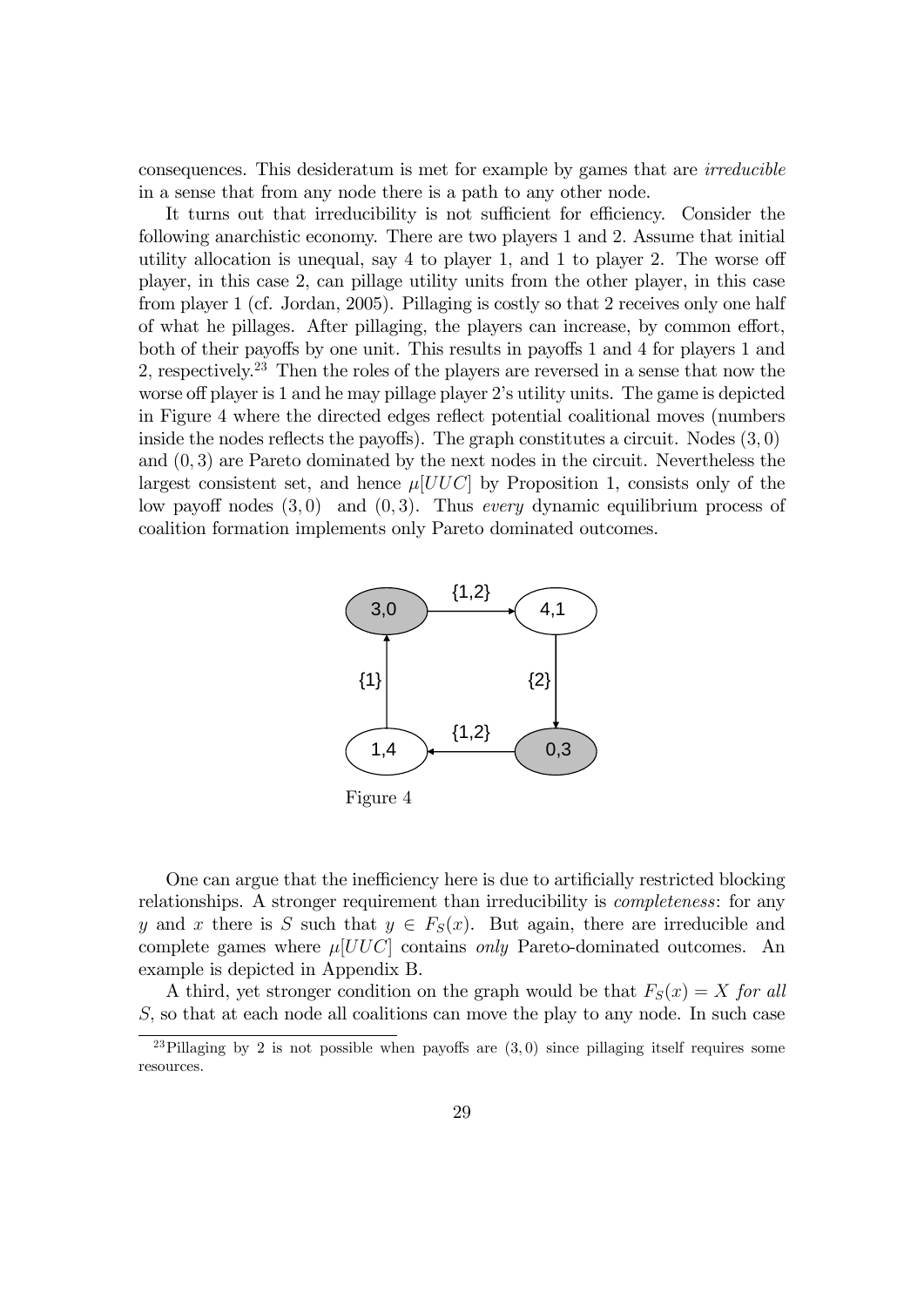there would be no a priori restrictions on what a coalition can achieve. It is easy to show that this restriction would not preclude any Pareto-optimal outcome from being in  $\mu[UUC]$ . However, Pareto-optimality is still not guaranteed. Modify, for example the game depicted in Figure 4 by allowing each coalition  $\{1\}$ ,  $\{2\}$ , and  $\{1, 2\}$  induce any outcome from any outcome. Then  $\mu[UUC]$  would contain all the outcomes but there would also be a consistent path structure C such that  $\mu[\mathcal{C}] =$  $\{(3,0),(0,3)\}.$  Hence the correponding equiliubrium process could only implement Pareto dominated outcomes. We therefore have to conclude that there is nothing inconsistent in the idea that an inefficient outcome becomes implemented, even if bargaining opportunities are unrestricted.<sup>24</sup>

### 7 Discussion

We have showed that a dynamic version of the absorbing, deterministic equilibrium process of coalition formation of Konishi and Ray (2003) always exists. The crucial assumption is that the process may now depend on history of the play. Another important assumption is that only one coalition may be active in blocking the underlying status quo. This assumption may, of course, be criticized.

Consider a following example due to Xue (1998):



Figure 5

Now  $N = \{1, 2\}, X = \{a, b, c, d\},\$ and numerical payoffs (in the order of players) indices) from a, b, c, and d are, respectively,  $(6,0)$ ,  $(7,4)$ ,  $(5,10)$ ,  $(10,5)$ . The largest

 $^{24}$ Konishi and Ray (2003) establish conditions on strategies under which Pareto-optimality is guaranteed.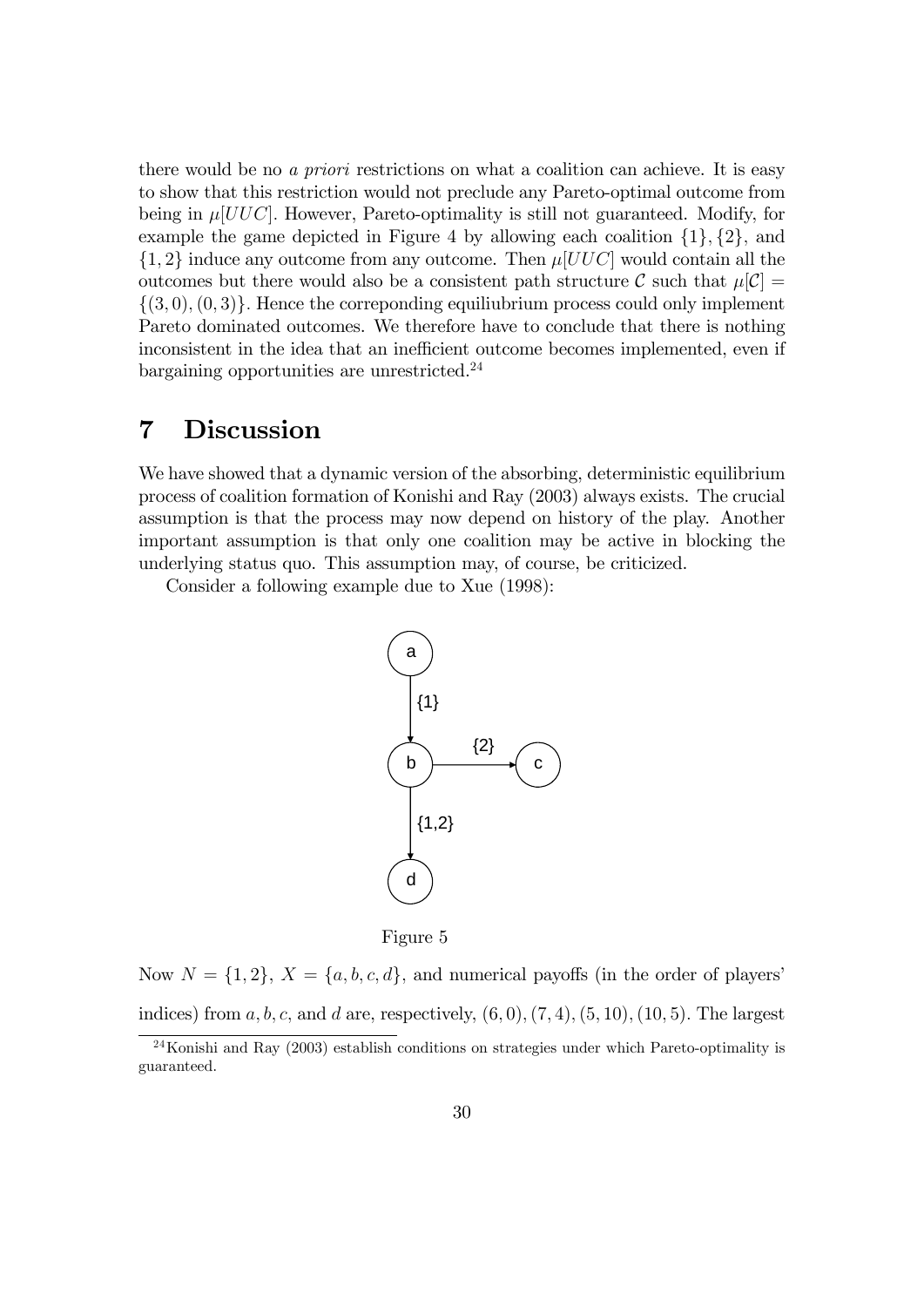consistent picks the same set of outcomes  $\{a, c, d\}$  that is implemented by the dynamic equilibrium processes of coalition formation: However, as Xue (1998) argues, this set is too large since  $d$  should not ever be chosen: when  $a$  is the status quo, the "predicted" outcomes are  $\{a, d\}$ , the latter when the coalition  $\{1, 2\}$ induces d. But once the coalition  $\{1,2\}$  is about to form, player 2 would renege the contract and choose the option  $c$  instead. Hence,  $d$  should not be considered as a good prediction.

This is a valid argument in many circumstances. A way to cope with the criticism is to require robustness against *nested* coalitional deviations.<sup>25</sup> Then part 1 of Definition 1 would read,

1'.  $\sigma(h, x) \in X$  implies  $\sigma(h, x)$  is an efficient and weakly preferred move from x for all coalitions  $S \subseteq S(x, y)$ .

To recover the key results with nested deviations, one would only need to define a new path dominance operator,  $\triangleright^*$ , this time with respect to all subsets of the active coalition:

A path  $\bar{y} \in \mathcal{F}$  \*-dominates a path  $\bar{x} \in \mathcal{X}$  at the k<sup>th</sup> step, denoted by  $\bar{y} \triangleright_k^* \bar{x}$ , if  $\mu[\bar{y}] \succ_S \mu[\bar{x}],$  for all  $\bar{y} \in \mathcal{F}_y$ , for some  $y \in F_S(x_k)$ , for some  $S \subseteq S(x_k, x_{k+1}).$ 

By replacing " $\triangleright$ " with " $\triangleright^*$ " in the definition of a consistent path structure and the property " $S = S(x_k, x_{k+1})$ " with "for any  $S \subseteq S(x_k, x_{k+1})$ " in the proofs, the existence of a solution would be obtained along the same avenues as in the current version. The new solution would again implement a set of outcomes that is a reÖnement of the largest consistent set.

But even if one wants to incorporate the idea of nested deviations into the framework, it is not clear why one should do it through the solution concept. An alternative - and perhaps cleaner - way to model this is to assume that the game form  $\Gamma$  itself reflects nested deviations. This would be more in line with the standard position in game theory that all (relevant) behavioral opportunities should be specified through the game form (and not by the solution concept).<sup>26</sup> In the coalitional set up, this principle implies that the solution concept should only describe optimal behavior of a single behavioral unit, a coalition.

More formally, to amend nested deviations into the game form, think of forming a derived game  $\Gamma'$  from the original one  $\Gamma$  that has two kinds of nodes, physical  $X$  (as in the game  $\Gamma$ ) and transitional  $Z$  (in the present framework, transitional

<sup>&</sup>lt;sup>25</sup>Some nestedness assumption is often used to guarantee the existence. The classic papers in the Öeld, Hart and Kurz 1983, Bernheim et al. 1987, and Ray and Vohra 1997, are cases in point.

 $26$ See e.g. Osborne and Rubinstein (1994).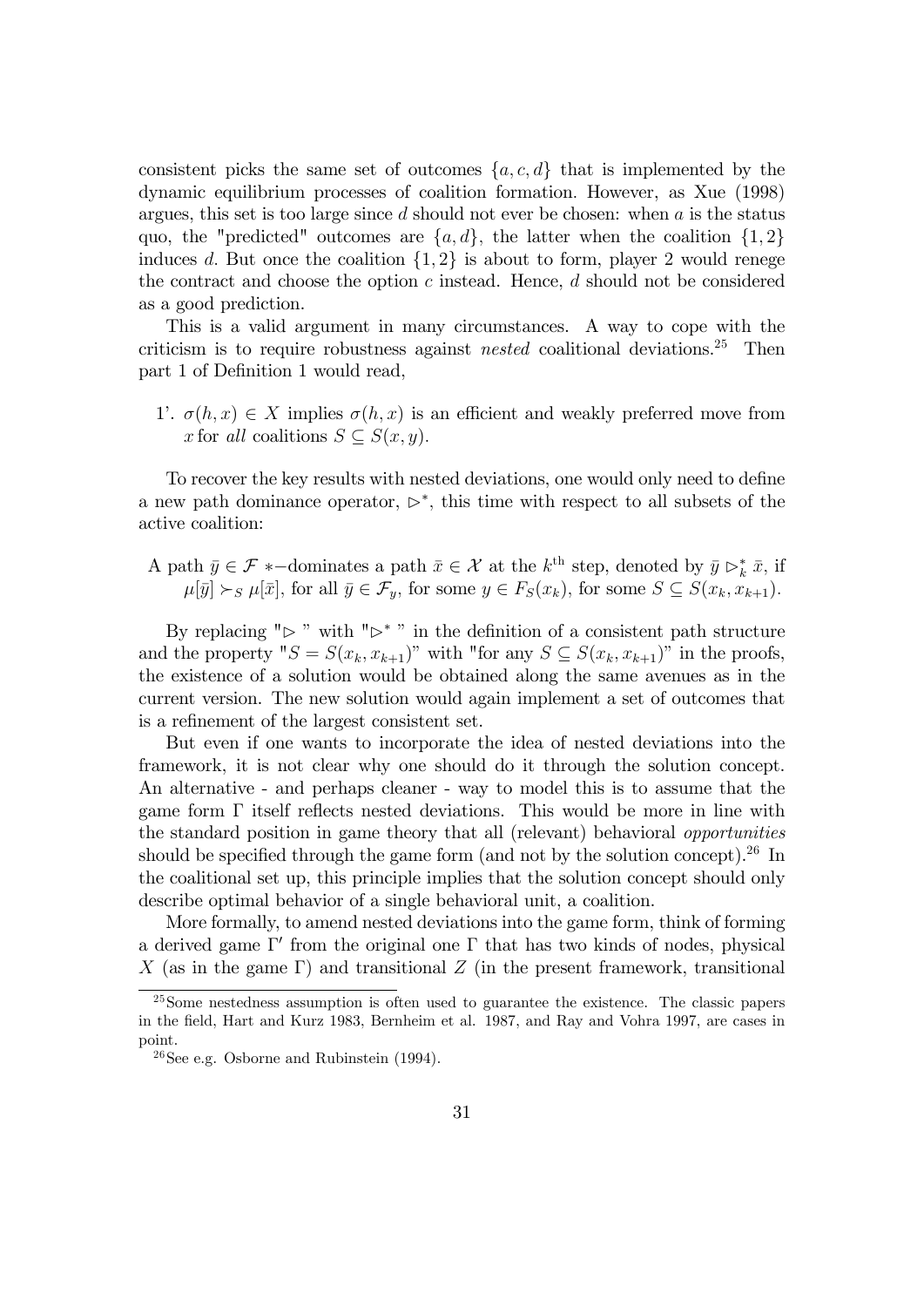nodes could be modeled as "bad" outcomes). The derived game  $\Gamma'$  would now have the property that if  $y \in F_S(x)$ , then there are a transitional nodes  $z_0, ..., z_{|S|+1}$ such that  $z_0 = x$  and  $z_{|S|+1} = y$ , for some indexing j of the subsets of S, and such that  $S^j \subset S$  would be the only potentially active coalition under  $z_j$  with  $F'_{S^j}(z_j) = F_{S'}(x) \cup \{z_{j+1}\}\$ , for all  $j = 0, ..., |S|$ . Then the derived game would offer each subset of the original game's active coalition a chance to redirect the play to the direction it prefers, if it does not like the choice made by the originally active coalition. By nestedness of  $S^j$  and S, such derived game could clearly be constructed. In a dynamic equilibrium process of coalition formation, this would guarantee that no subset of the original active coalition would not want to deviate further.

### References

- [1] Ambrus A. (2006), Coalitional rationalizability, Quarterly Journal of Economics 121, 903-29
- [2] Aumann, R. and R. Myerson (1988), Endogenous formation of links between players and of coalitions: an application of the Shapley value, in: A. Roth (ed.), The Shapley Value: Essays in Honor of Lloyd Shapley, Cambridge University Press, Cambridge, UK, 175–91
- [3] Barberà, S. and A. Gerber, (2003), On coalition formation: durable coalition structures, Mathematical Social Sciences 45, 185–203
- [4] Barberà, S. and A. Gerber (2007), A note on the impossibility of a satisfactory concept of stability for coalition formation games, Economics Letters 95, 85-90
- [5] Bernheim, D., B. Peleg, and M. Whinston (1987), Coalition-proof Nash equilibria I, Concepts, Journal of Economic Theory 42, 1-12
- [6] Bloch, F. (1996), Sequential Formation of Coalitions in Games with Externalities and Fixed Payoff Division, Games and Economic Behavior 14, 90-123
- [7] Bloch, F. and A. Gomes (2006), Contracting with externalities and outside options, Journal of Economic Theory 127, 172-201
- [8] Chatterjee, K., B. Dutta., D. Ray, and K. Sengupta. (1993), A noncooperative theory of coalitional bargaining, Review of Economic Studies 60, 463-77
- [9] Chwe, M. (1994), Farsighted stability, Journal of Economic Theory 63, 299- 325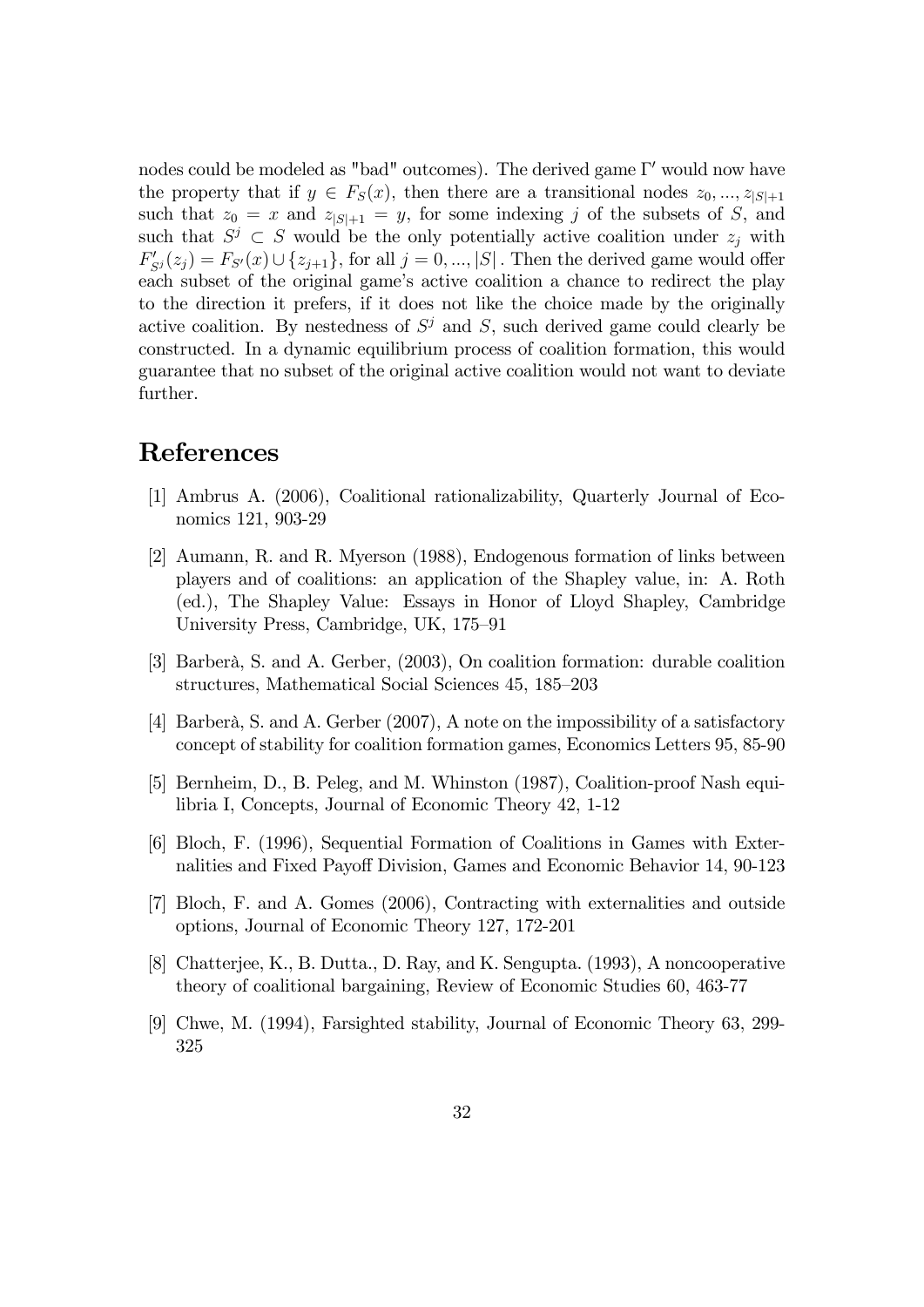- [10] Conley, J. P. and H. Konishi (2002), Migration-Proof Tiebout Equilibrium: Existence and Asymptotic Efficiency, Journal of Public Economics 86, 243-62
- [11] Dutta, B. and S. Mutuswami (1997), Stable networks, Journal of Economic Theory 76, 322–344
- [12] Diamantoudi, E. and L. Xue  $(2006)$ , Coalitions, agreements and efficiency, forthcoming in Journal of Economic Theory
- [13] Dutta. B (1988), Covering sets and new condorcet correpondence, Journal of Economic Theory 44, 63-80
- [14] Fishburn, P. (1977), Condorcet social choice function, SIAM Journal of Applied Math 33, 295-306
- [15] Greenberg, J.(1990), The theory of social situations, Cambridge University Press, Cambridge UK
- [16] Gomez, A. and P. Jehiel (2005). Dynamic process of social and economic interactions: on the persistence of inefficiencies, Journal of Political Economy 113, 626-67
- [17] Hart, S. and M. Kurz (1983), Endogenous formation of coalitions, Econometrica 51, 1047 $-64$
- [18] Herings, J.-J., Mauleon, A and V. Vannetelbosch (2004), Rationalizability for social environments, Games and Economic Behavior 49: 1, 135-56
- [19] Harsanyi, J. (1974), An equilibrium point interpretation of stable sets and a proposed alternative definition, Management Science 20, 1427-9
- [20] Hyndman, K. and D. Ray, (2007), Coalition Formation with Binding Agreements, Review of Economic Studies 74, 1125-47
- [21] Jackson, M. (2008), Social and Economic Networks, Princeton University Press, Princeton NJ
- [22] Jackson, M. and A. van den Nouweland (2005) Strongly Stable Networks, Games and Economic Behavior 51, 420-444
- [23] Jackson, M. and A. Wolinsky (1996), A strategic model of social and economic networks, Journal of Economic Theory 71, 44–74
- [24] Konishi, H. and D. Ray (2003), Coalition formation as a dynamic process, Journal of Economic Theory 110, 1-41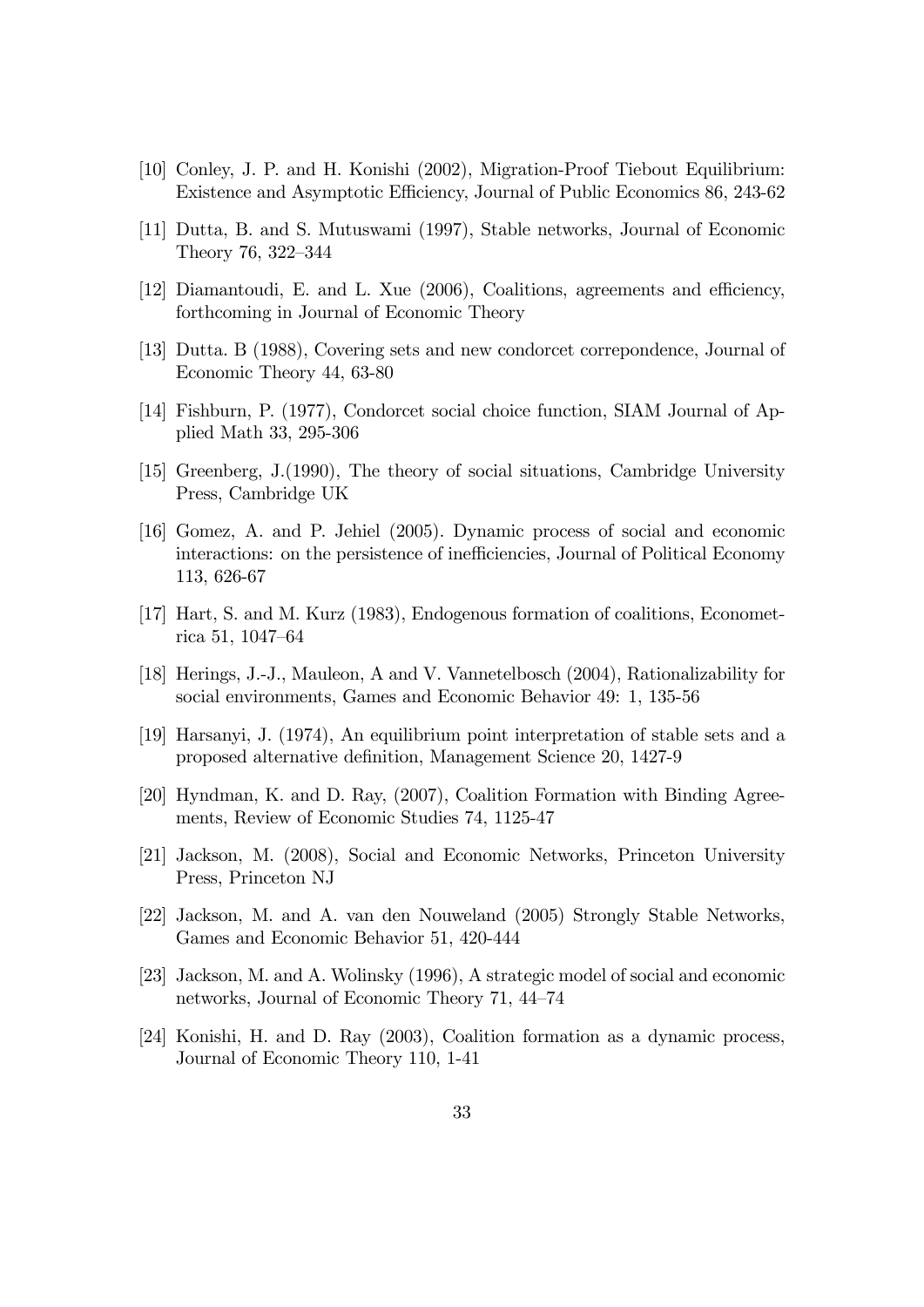- [25] Flesch, J., Kuipers, J., Schoenmakers, G. and K. Vrieze, (2008), Subgame-Perfection in Stochastic Games with Perfect Information and Recursive Payo§s, METEOR Research Memoranda 041
- [26] Laslier, J.-F. (1997), Tournament Solutions and Majority Voting, Heidelberg, New-York: Springer-Verlag
- [27] Mariotti, M. (1997), A model of agreements in strategic form games, Journal of Economic Theory 74,  $196-217$
- [28] Mariotti, M. and L. Xue (2003), Farsightedness in coalition formation, in Carlo Carraro (ed.) The Endogenous Formation of Economic Coalitions, Edward Elgar, 128-55
- [29] Mauleon, A.and V. Vannetelbosch (2004), Farsightedness and Cautiousness in Coalition Formation Games with Positive Spillovers, Theory and Decision 56, 291-324
- [30] Miller, N. (1980), A new solution set to for tournaments and majority voting, American Journal of Political Science 24, 68-96
- [31] Page, F., Kamut, S. and M. Wooders (2005), Networks and farsighted stability, Journal of Economic Theory 120, 257-61
- [32] Page, F. and M. Wooders (2006), Networks and Clubs, working paper, University of Warwick
- [33] Osborne, M. and A. Rubinstein (1994), A course in game theory, MIT Press, Cambridge MA
- [34] Ray, D. (2007), A game theoretic perspective on coalition formation, The Lipsey Lectures, Oxford University Press, Oxford UK
- [35] Ray, D. and R. Vohra (1997), Equilibrium binding agreements, Journal of Economic Theory 73, 30-78
- [36] Ray, D. and R. Vohra (1999), A theory of endogenous coalition structures, Games and Economic Behavior 26, 286-336
- [37] Rosenthal, R. (1972), Cooperative games in effectiveness form, Journal Economic Theory 5,  $88-101$
- [38] Xue, L. (1997), Nonemptiness of the largest consistent set , Journal of Economic Theory 73, 453-59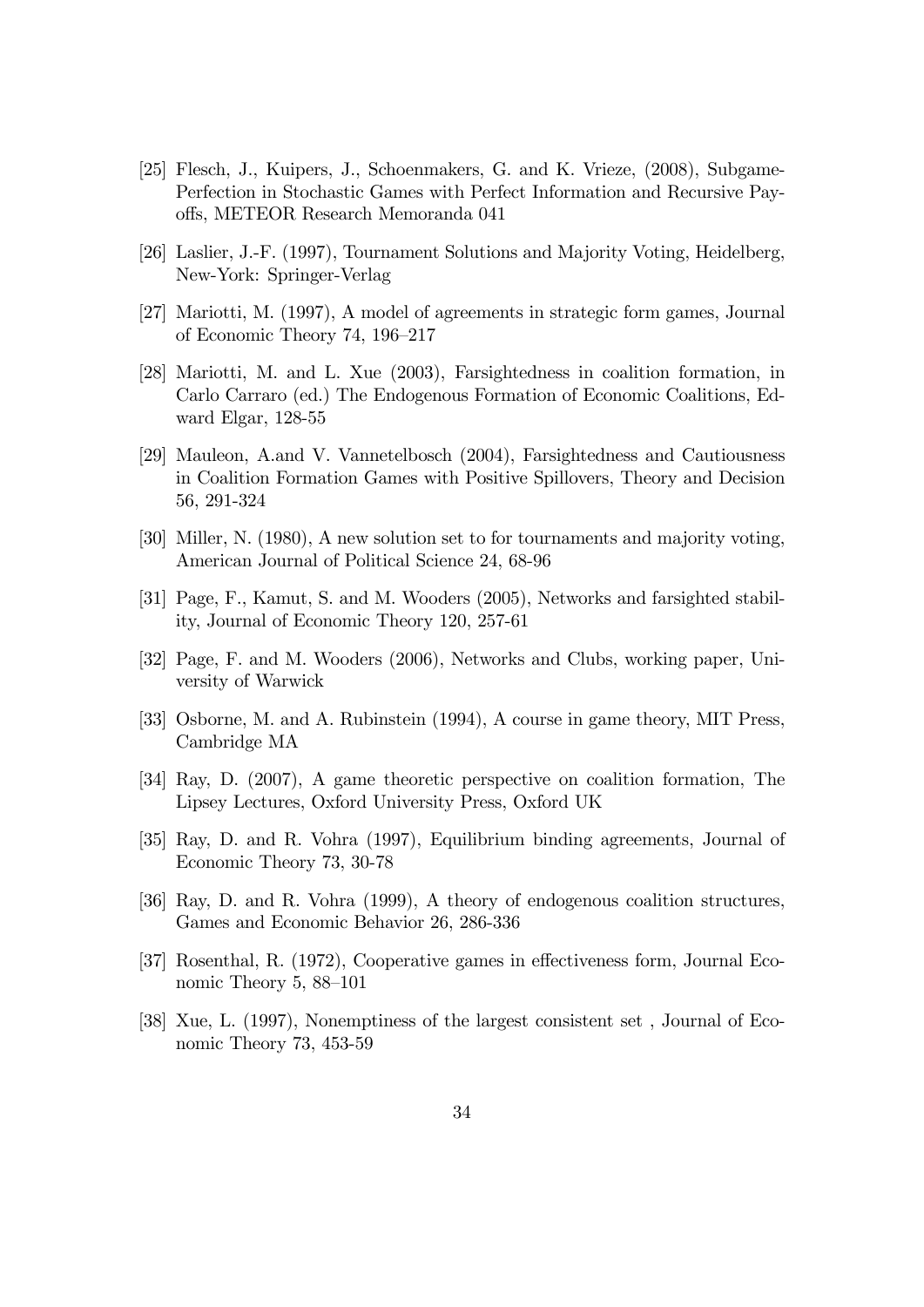- [39] Xue, L (1998), Coalitional stability under perfect foresight, Economic Theory 11, 603-27
- [40] Vartiainen, H. (2005), Cognitive equilibrium, ACE working paper 20
- [41] von Neumann, J. and O. Morgenstern (1947), Theory of games and economic pehavior, Princeton University Press, Princeton NJ
- [42] Yi, S.-S. (1997), Stable coalition structures with externalities, Games and Economic Behavior 20, 201-237

# A Appendix

Consider the game depicted in Figure 6.



Figure 6

Here  $N = \{1, 2\}, X = \{a, b\}, \text{ and } x \stackrel{S}{\longrightarrow} y \text{ denotes the relation } y \in F_S(x) \text{ for } y \neq x.$ Payoffs (in the order of player indices) from the states  $a$  and  $b$  are, respectively,  $(0, 1)$  and  $(1, 0)$ . Under discounting, there is no determinatic, absorbing equilibrium process of coalition formation. However, as Corollary 2 argues, under limit-of-themeans criterion such equilibrium PCF does exist.

# B Appendix

Consider the three players/six alternatives game, depicted in Figure 7. The directed graph describes the possible coalitional blockings between the nodes. The graph is complete but, for simplicity, we only depict blockings to one direction, *i.e.*,  $(3,1,2) \rightarrow_{2} (1,2,0)$  means that also  $(1,2,0) \rightarrow_{1,3} (3,1,2)$ , etc.. Again,  $\mu[UUC]$  consists of the shaded nodes as any Pareto-optimal, non-shaded node is covered via a shaded node.